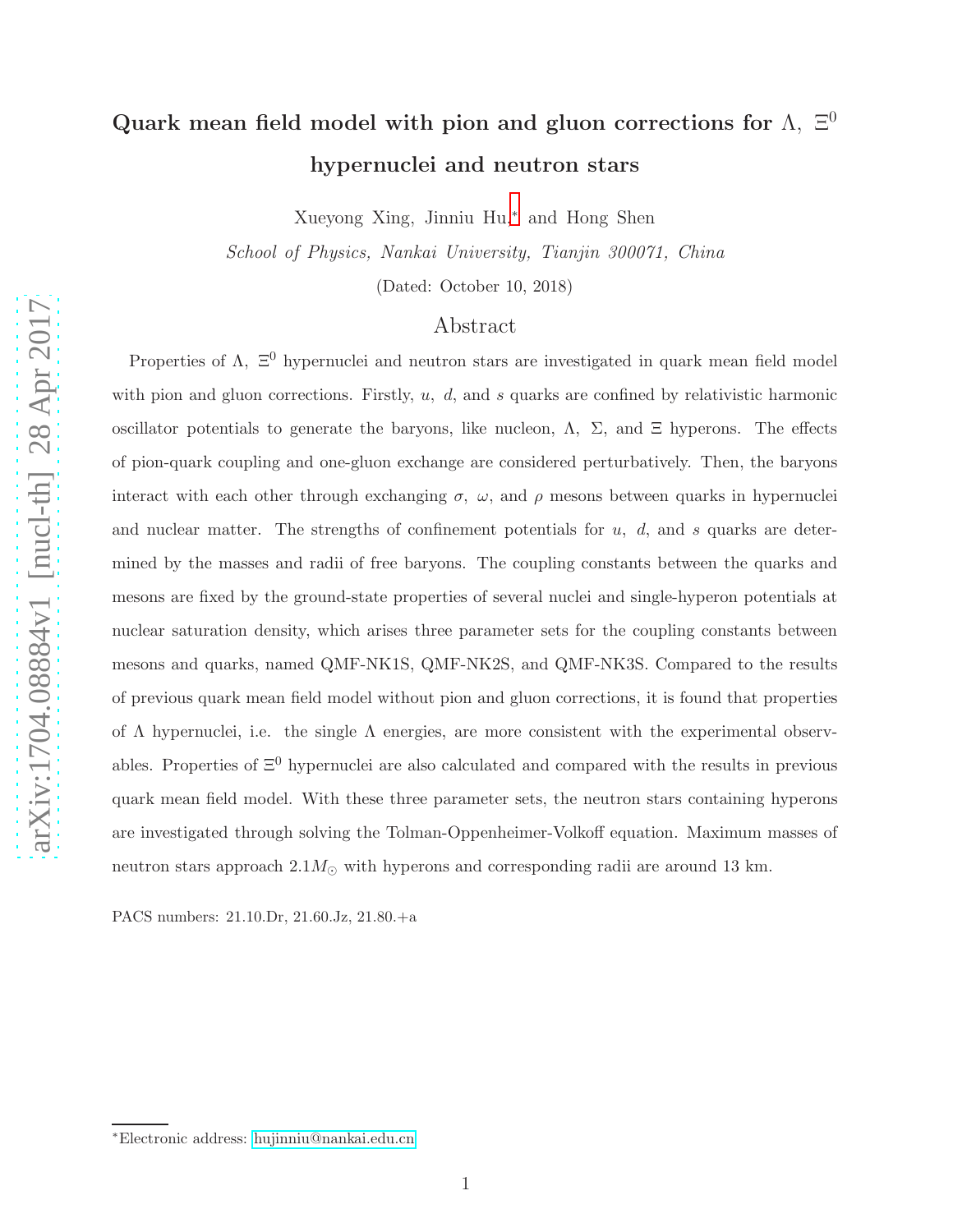#### I. INTRODUCTION

With the energy and density increasing, the strangeness degree of freedom will appear in nuclear physics to generate hypernuclei and strange nuclear matter, even exist in the core region of neutron stars. Many large facilities are attempting to produce a lot of experimental data about the hypernuclei to further investigate the strangeness nuclear physics, such as J-PARC, MAMI, JLab, FAIR, and so on [\[1](#page-21-0)]. Until now, Λ hypernuclei are the most familiar objects in strangeness physics and have rich experimental events, that were largely created in laboratories from  $^{3}_{\Lambda}H$  to  $^{208}_{\Lambda}P$ b, while it is generally recognized that  $\Sigma$  hypernuclei do not exist except  ${}^{4}_{\Sigma}$ He. Furthermore, there are only several observed data on  $\Xi$  hypernuclei in  $^{12}\mathrm{C} + \Xi^-$  and  $^{14}\mathrm{N} + \Xi^-$  systems [\[2](#page-22-0)[–5\]](#page-22-1).

On the other hand, the theoretical study of hypernuclei has been in advance on the basis of a number of experiments on hypernuclei [\[6](#page-22-2)[–13\]](#page-22-3). The light hypernuclei can be described precisely by the ab initio calculation with realistic hyperon-nucleon interaction [\[14\]](#page-22-4). For the systematic study of both light and heavy hypernuclei, nonrelativistic and covariant density functional theories are generally employed, such as Skyrme Hartree-Fock (SHF) model [\[15](#page-22-5)– [19\]](#page-22-6), relativistic mean field (RMF) model [\[20](#page-22-7)[–23\]](#page-22-8), relativistic point-coupling model [\[24](#page-22-9)], and so on.

Since the massive neutron stars  $(M \sim 2M_{\odot})$  were observed [\[25](#page-22-10)[–27\]](#page-22-11), it was found that a large number of available theoretic models, which can describe the properties of hypernuclei very well, lead to too soft equations of state (EOS) with hyperon to satisfy the astronomic observables. This dilemma is called hyperon puzzle. To solve such problem, many mechanisms were proposed to introduce an extra repulsion to make the EOS stiffer, such as the inclusion of a more repulsive hyperon-hyperon force [\[28](#page-22-12), [29\]](#page-23-0), inclusion of a three-body hyperon force [\[30](#page-23-1)], and quark star [\[25](#page-22-10)].

Most of available nuclear models are based on the understanding of baryons as fundamental particles, however in quantum chromodynamics (QCD) which is regarded as the standard theory to dominate the strong interaction, quarks and gluons are considered as fundamental particles. They constitute mesons and baryons such as pion, nucleon, and hyperons. These compound particles combine together to form a nucleus via the baryon-baryon force in terms of the residual part of strong interaction at hadron level. The nuclear many-body system cannot be solved directly from QCD theory until now due to its non-perturbative feature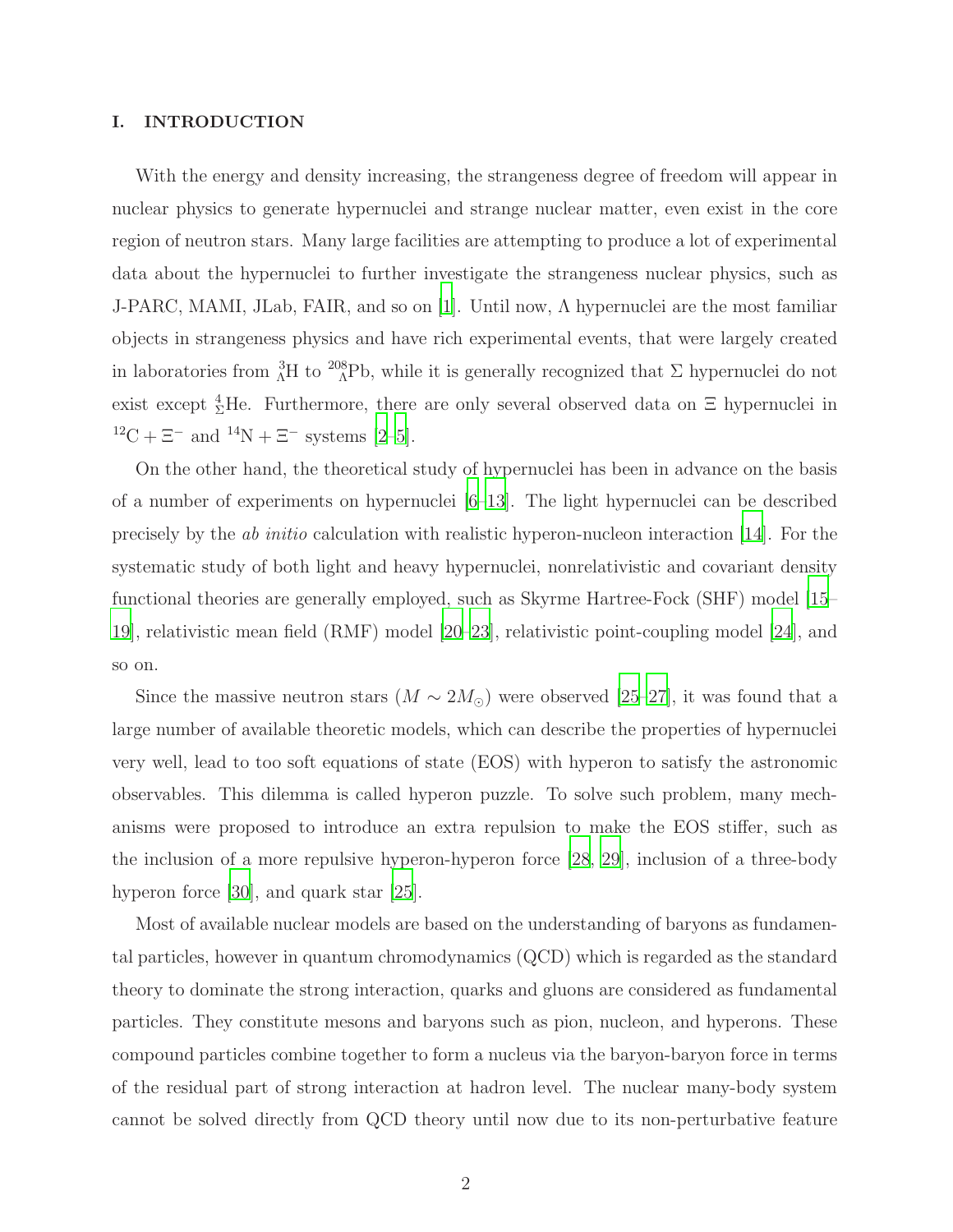at low energies. Therefore, it is very important to consider nucleon structure in nuclear many-body system from quark degree of freedom.

A few of attempts have been worked out to study the strangeness nuclear physics at quark level. Quark-meson coupling (QMC) model [\[31](#page-23-2)[–36\]](#page-23-3) and quark mean field (QMF) model [\[37](#page-23-4)[–47](#page-23-5)] are two most successful schemes, where quarks are confined to form a baryon by MIT bag model and confinement potential model, respectively. The baryons in hypernuclei and strange nuclear matter interact with each other via exchanging  $\sigma$ ,  $\omega$ , and  $\rho$  mesons between the quarks in different baryons. The properties of baryons will be changed due to the influence of surrounding baryons, which can explain the medium modification of the nucleon structure function (EMC effect) [\[48](#page-23-6)]. However, in these two models, two essentials of QCD theory were not included, chiral symmetry and gluon. At mean field level, the pion contribution is zero, therefore recently many works started to consider the pion effect in QMC model through the exchange term [\[49](#page-23-7)[–51](#page-23-8)]. Furthermore, Nagai et al. developed the QMC model to include the gluon and pion effects by using the cloudy bag model (CBM) [\[52\]](#page-24-0).

Several years ago, Mishra et al. attempted to overcome such difficulties via calculating the contributions of quark-pion and quark-gluon interactions by one-pion and one-gluon exchanging terms, within lowest-order perturbation theory in a modified quark meson coupling (MQMC) model [\[53,](#page-24-1) [54\]](#page-24-2) and applied such model to the investigation of strange nuclear matter and neutron stars [\[55](#page-24-3)]. They obtained the massive neutron stars, whose masses are around 2 $M_{\odot}$  after fitting the hyperon coupling constants by the empirical  $\Lambda$ -,  $\Sigma$ - and Ξ−nucleon single-particle potentials at nuclear saturation density. However, in their works, both the coupling constants between the mesons and nucleons and those between mesons and hyperons were determined by the empirical properties of strange nuclear matter at saturation density. Actually, these coupling constants should be also constrained by the properties of normal nuclei and hypernuclei. With coupling constants given by Mishra et al., the properties of nuclei and hypernuclei were not consistent with the experimental data.

In the past few years, we studied the structures of nuclei and neutron stars in QMF model with pion and gluon effects [\[56](#page-24-4)] following the scheme of Mishra *et al.* It was found that the effects of pion and gluon could improve the description of QMF model on nuclear manybody system containing  $u$  and  $d$  quarks. In present work, this framework will be extended to include the strangeness degree of freedom to study properties of  $\Lambda$ ,  $\Xi^0$  hypernuclei and neutron stars with hyperons and compare with our previous studies on strangeness system in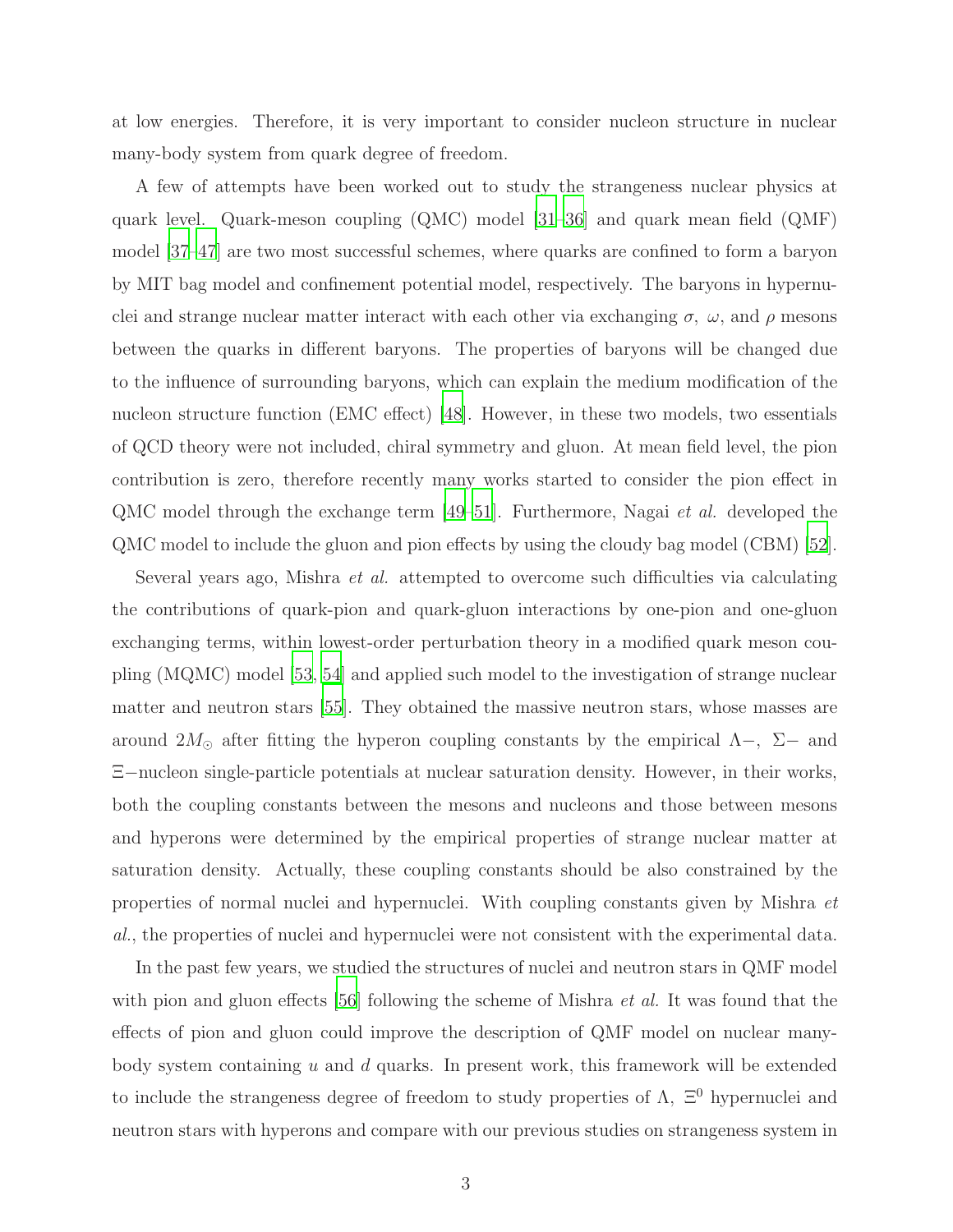the QMF model without pion and gluon effects [\[40,](#page-23-9) [41](#page-23-10)], where the hyperon binding energies of  $\Lambda$  and  $\Xi^0$  hypernuclei and properties of neutron stars were calculated.

The paper is written as follows. In Sec. II, we briefly derive the formulas of QMF model with pion and gluon corrections including strangeness degree of freedom. In Sec. III, the new parameter sets of QMF model with pion and gluon corrections for hypernuclei will be determined. The properties of  $\Lambda$  and  $\Xi^0$  hypernuclei with the new parameter sets will be shown. The neutron stars with hyperons will be also investigated. A summary is given in Sec. IV.

## II. QUARK MEAN FIELD MODEL WITH PION AND GLUON CORRECTIONS FOR HYPERNUCLEI AND NEUTRON STARS

The analytical confinement potential for quarks cannot be obtained from QCD theory directly. Many phenomenological confinement potentials have been proposed, where the polynomial forms are widely used. A harmonic oscillator potential mixing scalar and vector Lorentz structures,  $U(r)$ , is adopted in this work, where the Dirac equation can be solved analytically [\[56\]](#page-24-4):

$$
U(r) = \frac{1}{2}(1+\gamma^0)(a_qr^2 + V_q),
$$
\n(1)

where q denotes  $u, d$ , or s. When the effect of nuclear medium is considered, the quark field  $\psi_q(\vec{r})$  satisfies the following Dirac equation:

<span id="page-3-0"></span>
$$
[\gamma^0(\epsilon_q - g_\omega^q \omega - \tau_{3q} g_\rho^q \rho) - \vec{\gamma} \cdot \vec{p} - (m_q - g_\sigma^q \sigma) - U(r)] \psi_q(\vec{r}) = 0, \tag{2}
$$

where  $\sigma$ ,  $\omega$ , and  $\rho$  are the classical meson fields, which describe the exchanging interaction between quarks.  $g^q_{\sigma}$ ,  $g^q_{\omega}$ , and  $g^q_{\rho}$  are the coupling constants of  $\sigma$ ,  $\omega$ , and  $\rho$  mesons with quarks, respectively.  $\tau_{3q}$  is the third component of isospin matrix and  $m_q$  is the bare quark mass. Now we can define the following quantities for convenience:

$$
\epsilon'_{q} = \epsilon_{q}^{*} - V_{q}/2,
$$
  
\n
$$
m'_{q} = m_{q}^{*} + V_{q}/2,
$$
\n(3)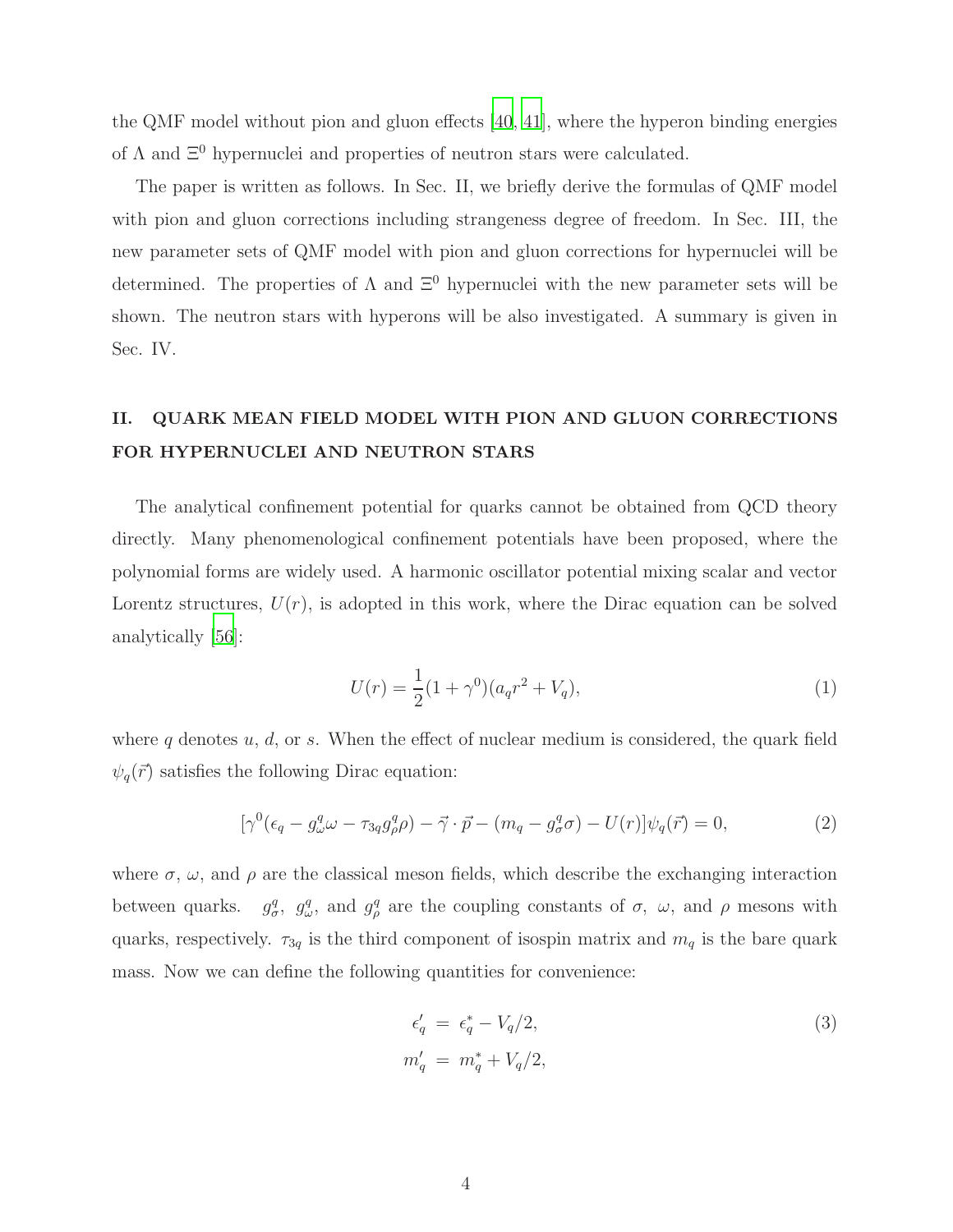where the effective quark energy is given by  $\epsilon_q^* = \epsilon_q - g_\omega^q \omega - \tau_{3q} g_\rho^q \rho$  and the effective quark mass by  $m_q^* = m_q - g^q_{\sigma} \sigma$  [\[56](#page-24-4)]. We also introduce  $\lambda_q$  and  $r_{0q}$  as

$$
\lambda_q = \epsilon'_q + m'_q,
$$
  
\n
$$
r_{0q} = (a_q \lambda_q)^{-\frac{1}{4}}.
$$
\n(4)

The baryon mass in nuclear medium can be expressed as the binding energy of three quarks named zeroth-order term, after solving the Dirac equation [\(2\)](#page-3-0), formally

$$
E_B^{*0} = \sum_q \epsilon_q^*.
$$
\n<sup>(5)</sup>

The quarks are simply confined in a central confinement potential. Three corrections will be taken into account in the zeroth-order baryon mass in nuclear medium, including the centerof-mass correction  $\epsilon_{\text{c.m.}}$ , the pion correction  $\delta M_B^{\pi}$ , and the gluon correction  $(\Delta E_B)_{g}$ . The pion correction is caused by the chiral symmetry of QCD theory and the gluon correction by the short-range exchange interaction of quarks. The center-of-mass correction can be expressed by [\[56\]](#page-24-4)

$$
\epsilon_{\text{c.m.}} = \langle B | \mathcal{H}_{\text{c.m.}} | B \rangle,\tag{6}
$$

where  $\mathcal{H}_{\text{c.m.}}$  is the center-of-mass Hamiltonian density and  $|B\rangle$  is the baryon state. When the baryon wave function is constructed by the quark wave functions, the center-of-mass correction comes out as [\[55](#page-24-3)]

$$
\epsilon_{\rm c.m.} = e_{\rm c.m.}^{(1)} + e_{\rm c.m.}^{(2)},\tag{7}
$$

where

$$
e_{\text{c.m.}}^{(1)} = \sum_{i=1}^{3} \left[ \frac{m_{q_i}}{\sum_{k=1}^{3} m_{q_k}} \frac{6}{r_{0q_i}^2 (3\epsilon'_{q_i} + m'_{q_i})} \right],
$$
\n
$$
e_{\text{c.m.}}^{(2)} = \frac{1}{2} \left[ \frac{2}{\sum_{k} m_{q_k}} \sum_{i} a_i m_i \langle r_i^2 \rangle + \frac{2}{\sum_{k} m_{q_k}} \sum_{i} a_i m_i \langle r_i^0 (i) r_i^2 \rangle - \frac{3}{(\sum_{k} m_{q_k})^2} \sum_{i} a_i m_i^2 \langle r_i^2 \rangle - \frac{1}{(\sum_{k} m_{q_k})^2} \sum_{i} \langle r_i^0 (1) a_i m_i^2 r_i^2 \rangle - \frac{1}{(\sum_{k} m_{q_k})^2} \sum_{i} \langle r_i^0 (2) a_i m_i^2 r_i^2 \rangle - \frac{1}{(\sum_{k} m_{q_k})^2} \sum_{i} \langle r_i^0 (3) a_i m_i^2 r_i^2 \rangle \right].
$$
\n(8)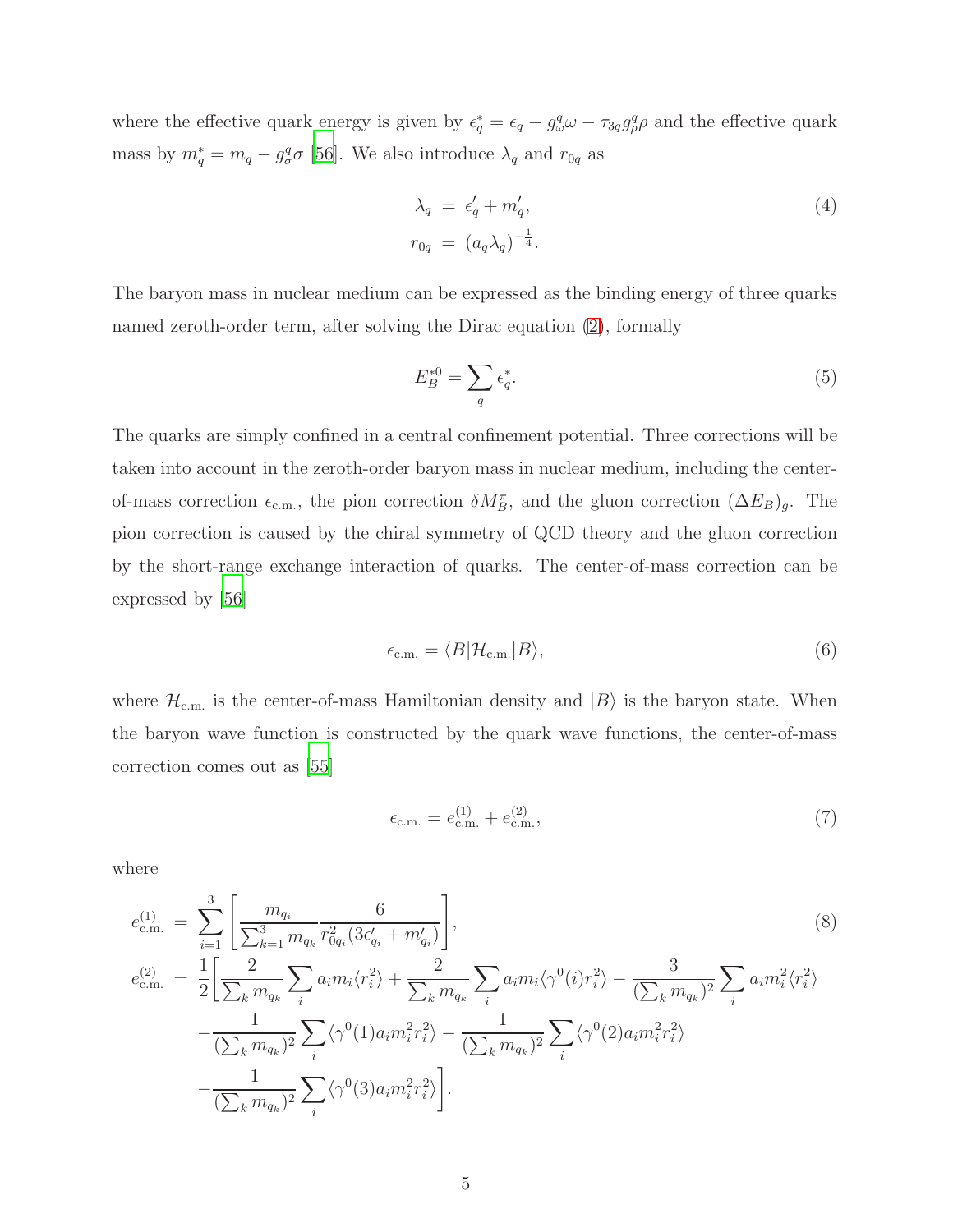Here, the different expectation values related to radii are listed as follows:

$$
\langle r_i^2 \rangle = \frac{(11\epsilon'_{qi} + m'_{qi})r_{0qi}^2}{2(3\epsilon'_{qi} + m'_{qi})},
$$
  

$$
\langle \gamma^0(i)r_i^2 \rangle = \frac{(\epsilon'_{qi} + 11m'_{qi})r_{0qi}^2}{2(3\epsilon'_{qi} + m'_{qi})},
$$
  

$$
\langle \gamma^0(i)r_j^2 \rangle_{i \neq j} = \frac{(\epsilon'_{qi} + 3m'_{qi}) \langle r_j^2 \rangle}{3\epsilon'_{qi} + m'_{qi}}.
$$
  
(9)

In QMF model, the constituent quark masses are obtained due to spontaneous chiral symmetry breaking. It is then natural to generate nearly zero mass pions as the Nambu-Goldstone bosons. Their coupling to the constituent quarks is provided by the chiral symmetry. In order to treat the chiral symmetry properly in the baryon, an elementary pion field is introduced in present model. The pionic self-energy correction to the nucleon mass becomes

$$
\delta M_N^{\pi} = -\frac{171}{25} I_{\pi} f_{NN\pi}^2,\tag{10}
$$

where

$$
I_{\pi} = \frac{1}{\pi m_{\pi}^2} \int_0^{\infty} dk \frac{k^4 u^2(k)}{w_k^2},\tag{11}
$$

with the axial-vector nucleon form factor

$$
u(k) = \left[1 - \frac{3}{2} \frac{k^2}{\lambda_u (5\epsilon_u' + 7m_u')} \right] e^{-\frac{1}{4}r_{0u}^2 k^2}
$$
 (12)

and  $f_{NN\pi}$  can be obtained from the Goldberg-Triemann relation by using the axial-vector coupling-constant value  $g_A$  in this model. The pionic corrections for  $\Lambda$ ,  $\Sigma$ , and  $\Xi$  hyperons become

$$
\delta M_{\Lambda}^{\pi} = -\frac{108}{25} f_{NN\pi}^2 I_{\pi}, \n\delta M_{\Sigma}^{\pi} = -\frac{12}{5} f_{NN\pi}^2 I_{\pi}, \n\delta M_{\Xi}^{\pi} = -\frac{27}{25} f_{NN\pi}^2 I_{\pi}.
$$
\n(13)

The one-gluon exchange contribution to the baryon mass is separated into two parts as

$$
(\Delta E_B)_g = (\Delta E_B)_g^E + (\Delta E_B)_g^M,
$$
\n(14)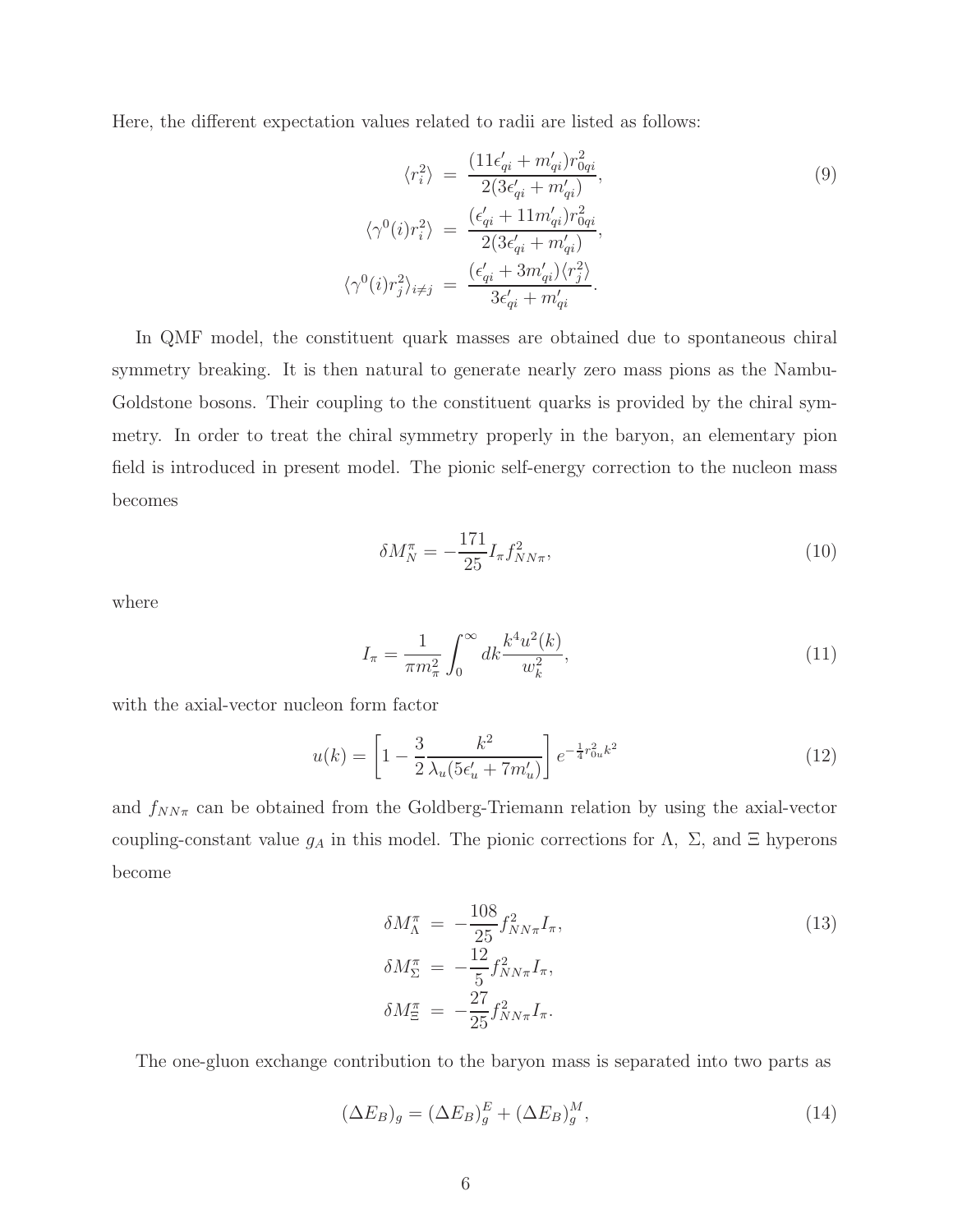where  $(\Delta E_B)^E_g$  is the color-electric contribution

<span id="page-6-0"></span>
$$
(\Delta E_B)^E_g = \frac{1}{8\pi} \sum_{i,j} \sum_{a=1}^8 \int \frac{d^3 r_i d^3 r_j}{|\vec{r_i} - \vec{r}_j|} \langle B | J_i^{0a}(\vec{r}_i) J_j^{0a}(\vec{r}_j) | B \rangle, \tag{15}
$$

and  $(\Delta E_B)^M$  the color-magnetic contribution

<span id="page-6-1"></span>
$$
(\Delta E_B)^M_g = -\frac{1}{8\pi} \sum_{i,j} \sum_{a=1}^8 \int \frac{d^3 r_i d^3 r_j}{|\vec{r_i} - \vec{r_j}|} \langle B|\vec{J}_i^a(\vec{r}_i) \cdot \vec{J}_j^a(\vec{r}_j)|B\rangle. \tag{16}
$$

Here

$$
J_i^{\mu a}(x) = g_c \bar{\psi}_q(x) \gamma^\mu \lambda_i^a \psi_q(x) \tag{17}
$$

is the *i*th quark color current density, where  $\lambda_i^a$  are the usual Gell-Mann SU(3) matrices and  $\alpha_c = g_c^2/4\pi$ . Then Eqs. [\(15\)](#page-6-0) and [\(16\)](#page-6-1) can be written as

$$
(\Delta E_B)_g^E = \alpha_c (b_{uu} I_{uu}^E + b_{us} I_{us}^E + b_{ss} I_{ss}^E), \qquad (18)
$$

and

$$
(\Delta E_B)^M_g = \alpha_c (a_{uu} I_{uu}^M + a_{us} I_{us}^M + a_{ss} I_{ss}^M), \qquad (19)
$$

where  $a_{ij}$  and  $b_{ij}$  are the numerical coefficients depending on each baryon and are given in Table [I.](#page-7-0) The quantities  $I_{ij}^E$  and  $I_{ij}^M$  are given in the following equations:

$$
I_{ij}^{E} = \frac{16}{3\sqrt{\pi}} \frac{1}{R_{ij}} \left[ 1 - \frac{\alpha_i + \alpha_j}{R_{ij}^2} + \frac{3\alpha_i \alpha_j}{R_{ij}^4} \right],
$$
  
\n
$$
I_{ij}^{M} = \frac{256}{9\sqrt{\pi}} \frac{1}{R_{ij}^3} \frac{1}{(3\epsilon'_i + m'_i)} \frac{1}{(3\epsilon'_j + m'_j)},
$$
\n(20)

with

$$
R_{ij}^2 = 3 \left[ \frac{1}{(\epsilon_i'^2 - m_i'^2)} + \frac{1}{(\epsilon_j'^2 - m_j'^2)} \right],
$$
  
\n
$$
\alpha_i = \frac{1}{(\epsilon_i' + m_i')(3\epsilon_i' + m_i')}.
$$
\n(21)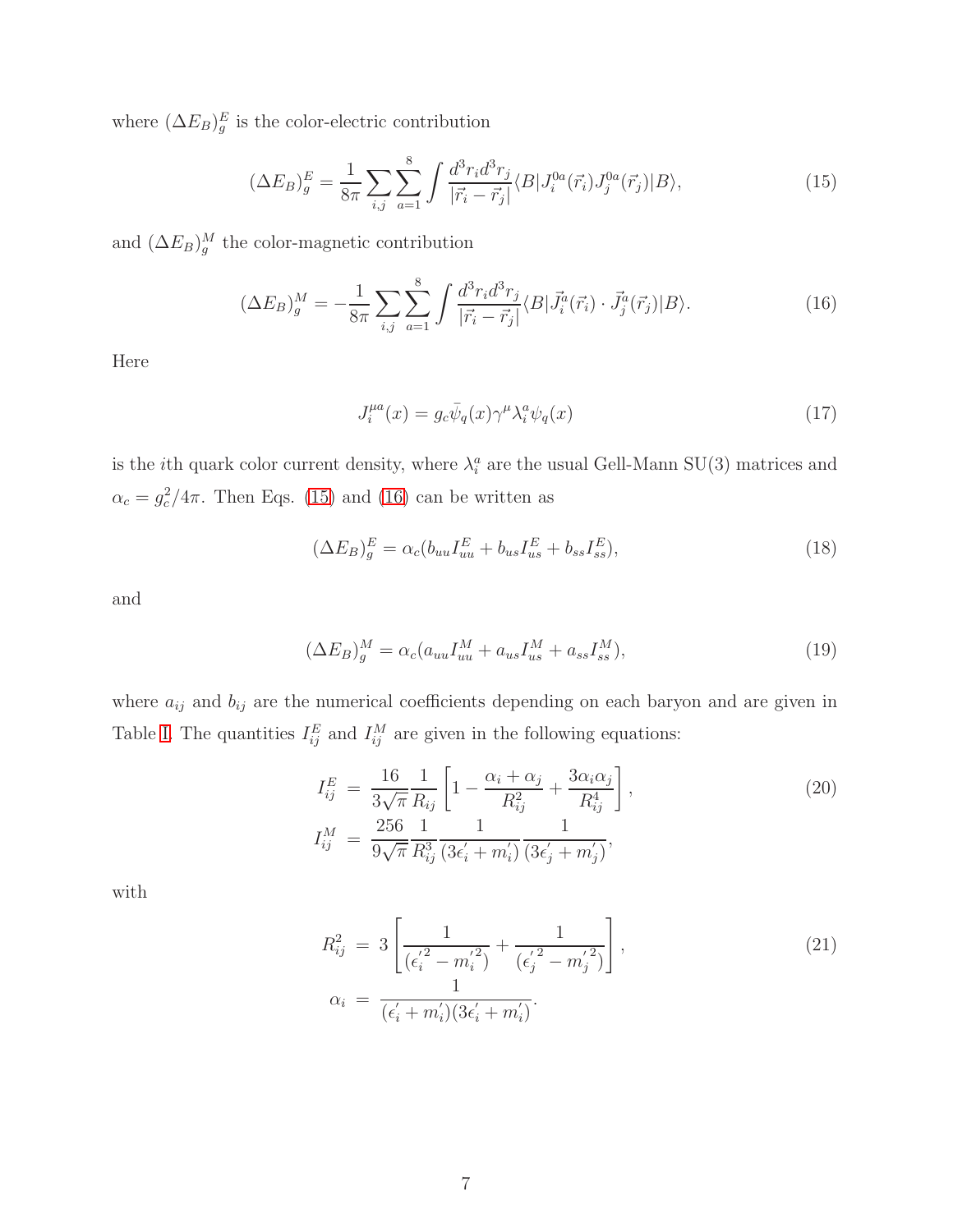| Baryon $a_{uu}$ $a_{us}$ $a_{ss}$ $b_{uu}$ $b_{us}$ $b_{ss}$ |  |                   |  |
|--------------------------------------------------------------|--|-------------------|--|
| $\,N$                                                        |  | $-3$ 000000       |  |
| $\Lambda$                                                    |  | $-3$ 0 0 1 $-2$ 1 |  |
| Σ                                                            |  | $1 -4 0 1 -2 1$   |  |
| Ξ                                                            |  | $0 -4 1 1 -2 1$   |  |

<span id="page-7-0"></span>TABLE I: The coefficients  $a_{ij}$  and  $b_{ij}$  used in the calculation of the color-electric and and colormagnetic energy contributions due to one-gluon exchange for different baryons.

The detailed forms of color-electric and color-magnetic contributions can be found in Ref. [\[55\]](#page-24-3). Finally, taking into account all above energy corrections, the mass of baryon in nuclear medium becomes

<span id="page-7-1"></span>
$$
M_B^* = E_B^{*0} - \epsilon_{\text{c.m.}} + \delta M_B^{\pi} + (\Delta E_B)_g^E + (\Delta E_B)_g^M. \tag{22}
$$

Next we would like to connect the baryon in the medium with nuclear objects, such as  $\Lambda$  and  $\Xi^0$  hypernuclei. A single hypernucleus is treated as a system of many nucleons and one hyperon which interact through exchanging  $\sigma$ ,  $\omega$ , and  $\rho$  mesons. The QMF Lagrangian in the mean-field approximation can be written as [\[37](#page-23-4)[–41\]](#page-23-10),

$$
\mathcal{L}_{\text{QMF}} = \bar{\psi} \left[ i\gamma_\mu \partial^\mu - M_N^* - g_\omega \omega \gamma^0 - g_\rho \rho \tau_3 \gamma^0 - e \frac{(1 - \tau_3)}{2} A \gamma^0 \right] \psi
$$
\n
$$
+ \bar{\psi}_H \left[ i\gamma_\mu \partial^\mu - M_H^* - g_\omega^H \omega \gamma^0 + \frac{f_\omega^H}{2M_H} \sigma^{0i} \partial_i \omega \right] \psi_H
$$
\n
$$
- \frac{1}{2} (\nabla \sigma)^2 - \frac{1}{2} m_\sigma^2 \sigma^2 - \frac{1}{3} g_2 \sigma^3 - \frac{1}{4} g_3 \sigma^4
$$
\n
$$
+ \frac{1}{2} (\nabla \omega)^2 + \frac{1}{2} m_\omega^2 \omega^2 + \frac{1}{4} c_3 \omega^4
$$
\n
$$
+ \frac{1}{2} (\nabla \rho)^2 + \frac{1}{2} m_\rho^2 \rho^2 + \frac{1}{2} (\nabla A)^2,
$$
\n(23)

where H denotes  $\Lambda$  or  $\Xi^0$  hyperon and the effective masses of baryons,  $M_N^*$  and  $M_H^*$ , are generated from quark model, Eq. [\(22\)](#page-7-1). These effective baryon masses are actually related to scalar mesons in RMF model. Furthermore, we should emphasize that the nonlinear terms of  $\sigma$  and  $\omega$  are included additionally in present work comparing with the Lagrangian of MQMC model [\[54,](#page-24-2) [55](#page-24-3)], since these terms can largely improve the descriptions on properties of finite nuclei as shown in our previous work [\[56](#page-24-4)]. The tensor coupling between  $\omega$  meson and baryons,  $\frac{f_{\omega}^H}{2M_H}\sigma^{0i}\partial_i\omega$ , can improve the description of small spin-orbit splittings of hypernuclei [\[20](#page-22-7), [21\]](#page-22-13).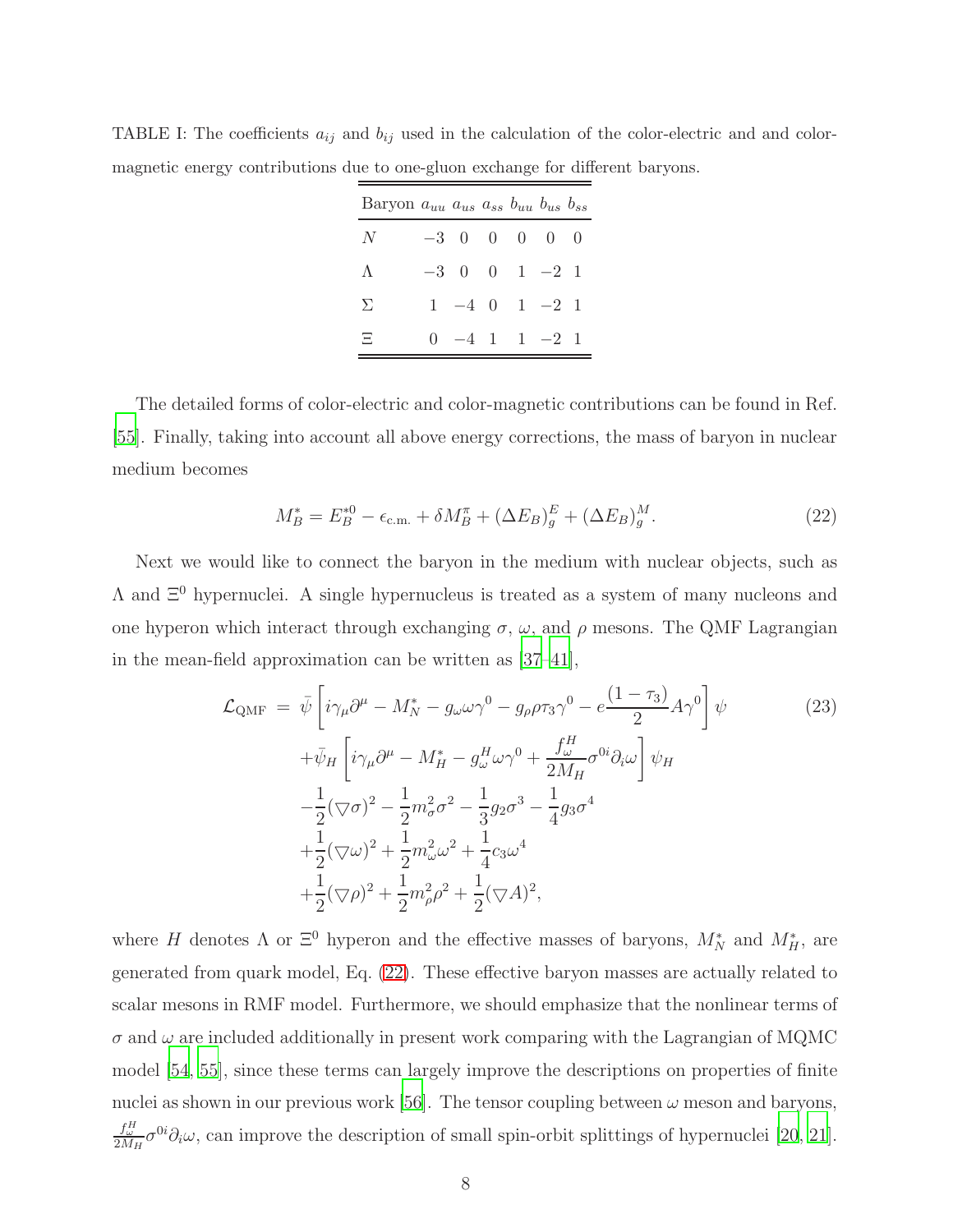The equations of motion of baryons and mesons are obtained by using the Euler-Lagrange equation. Dirac equations for nucleons and hyperons have the following form:

$$
\left[i\gamma_{\mu}\partial^{\mu} - M_{N}^{*} - g_{\omega}\omega\gamma^{0} - g_{\rho}\rho\tau_{3}\gamma^{0} - e^{\frac{(1-\tau_{3})}{2}}A\gamma^{0}\right]\psi = 0,
$$
\n
$$
\left[i\gamma_{\mu}\partial^{\mu} - M_{H}^{*} - g_{\omega}^{H}\omega\gamma^{0} + \frac{f_{\omega}^{H}}{2M_{H}}\sigma^{0i}\partial_{i}\omega\right]\psi_{H} = 0.
$$
\n(24)

The equations of motion for mesons are given by

$$
\Delta \sigma - m_{\sigma}^{2} \sigma - g_{2} \sigma^{2} - g_{3} \sigma^{3} = \frac{\partial M_{N}^{*}}{\partial \sigma} \langle \bar{\psi} \psi \rangle + \frac{\partial M_{H}^{*}}{\partial \sigma} \langle \bar{\psi}_{H} \psi_{H} \rangle, \n\Delta \omega - m_{\omega}^{2} \omega - c_{3} \omega^{3} = -g_{\omega} \langle \bar{\psi} \gamma^{0} \psi \rangle - g_{\omega}^{H} \langle \bar{\psi}_{H} \gamma^{0} \psi_{H} \rangle + \frac{f_{\omega}^{H}}{2M_{H}} \partial_{i} \langle \bar{\psi}_{H} \sigma^{0i} \psi_{H} \rangle, \n\Delta \rho - m_{\rho}^{2} \rho = -g_{\rho} \langle \bar{\psi} \tau_{3} \gamma^{0} \psi \rangle, \n\Delta A = -e \langle \bar{\psi} \frac{(1 - \tau_{3})}{2} \gamma^{0} \psi \rangle.
$$
\n(25)

Here, the coupling constants between  $\omega$ ,  $\rho$  mesons and nucleons,  $g_{\omega}$  and  $g_{\rho}$ , are generated from quark counting rules,  $g_{\omega} = 3g_{\omega}^q$  and  $g_{\rho} = g_{\rho}^q$ , while those between  $\omega$  mesons and hyperons,  $g^H_\omega$  and  $f^H_\omega$  will be determined by the properties of hypernuclei and strange nuclear matter at nuclear saturation density. Above equations of motion of baryons and mesons can be solved self-consistently with numerical method. From the single-particle energies of nucleons and hyperon, the total energy of whole hypernucleus can be obtained with mean field approximation.

In strange nuclear matter including  $\Lambda$ ,  $\Sigma$ , and  $\Xi$  hyperons, the gradient terms in the equations of motion of mesons would disappear. The energy density and pressure are generated from the energy-momentum tensor related to QMF Lagrangian. In neutron stars, there are not only baryons but also leptons, such as, electrons and muons. The neutron star matter satisfies electric neutrality and  $\beta$  equilibrium. In such case, the EOS can be solved and taken into Tolman-Oppenheimer-Volkoff (TOV) equation [\[57,](#page-24-5) [58](#page-24-6)] to get properties of neutron stars. The detailed formulas can be found in our previous work about QMF model on neutron star [\[41](#page-23-10)].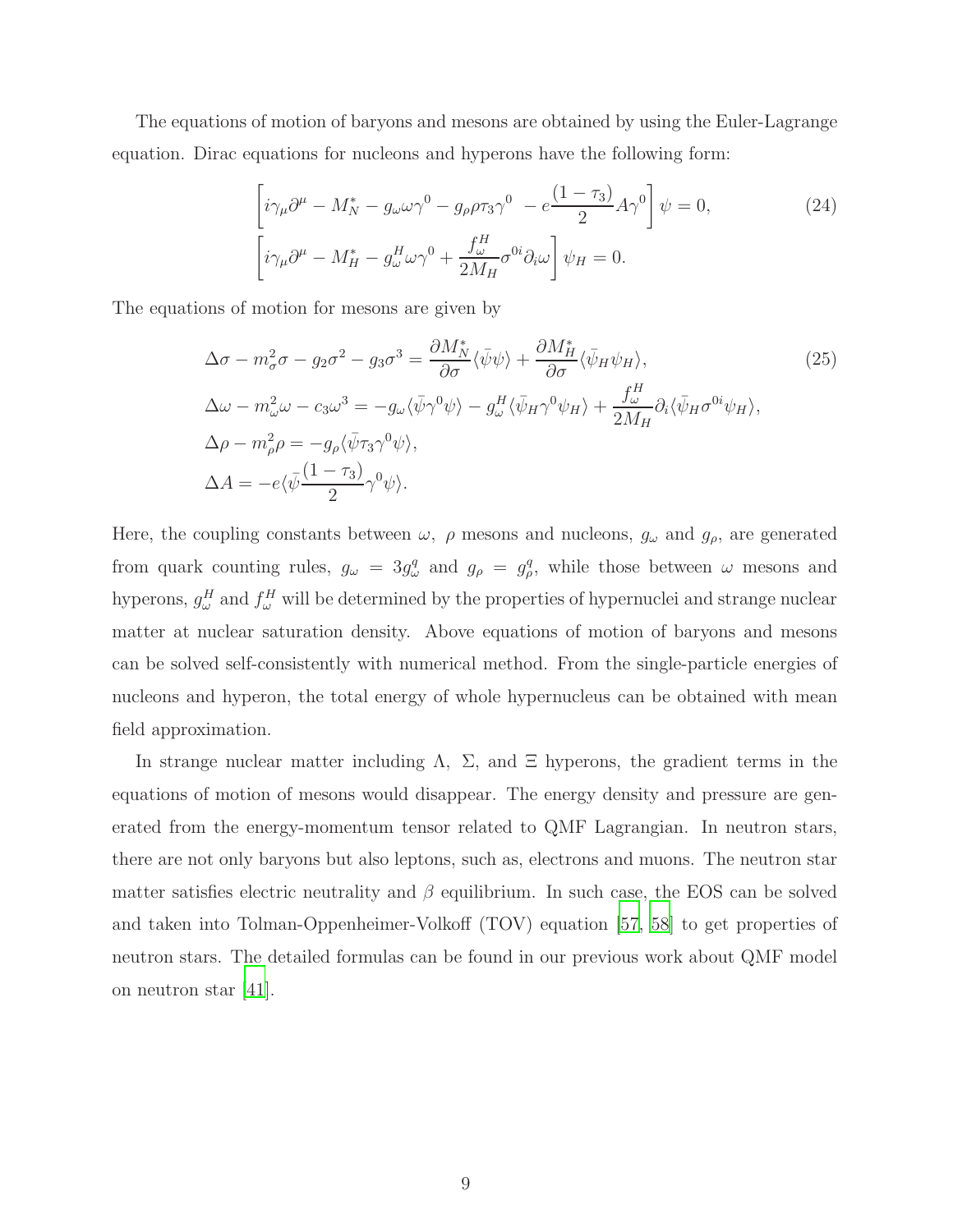#### III. RESULTS AND DISCUSSION

#### A. Properties of baryons

Firstly, the strengths of quark confinement potentials for  $u, d$ , and s quarks should be determined. In present work, there are two free parameters,  $a_q$  and  $V_q$ , in the confinement potential for each flavor quark. The differences of properties between  $u$  and  $d$  quarks are very small, therefore, they are treat equally in this work. For s quark,  $SU(3)$  symmetry is broken, where  $a_s$  and  $V_s$  are distinguished from  $a_u$  and  $V_u$ . In QMF model, the quarks are regarded as the constituent ones, whose masses are around  $300 \text{ MeV}$  for u and d quarks. In recent lattice QCD calculations [\[59,](#page-24-7) [60](#page-24-8)], the value of constituent quark mass was suggested to be around 250 − 350 MeV. To discuss the influences of quark mass, we take the masses of u and d quarks to be 250, 300, and 350 MeV in three parameter sets. The corresponding  $a_u$  and  $V_u$  are fixed by the mass and radius of free nucleon, which were already given in our previous work [\[56\]](#page-24-4). The s quark mass and two coefficients,  $a_s$  and  $V_s$ , in s quark confinement potential are obtained by fitting the free masses of  $\Lambda$ ,  $\Sigma^0$ , and  $\Xi^0$  hyperons [\[61\]](#page-24-9) through least-squares method.

These parameters are listed in Table [II.](#page-9-0) For convenience, the first parameter set ( $m_u = 250$ MeV) in Table [II](#page-9-0) is named as set A, the second  $(m_u = 300 \text{ MeV})$  as set B and the third  $(m_u = 350 \text{ MeV})$  as set C. Here, we should emphasize that in the work of Mishra *et al.* [\[55\]](#page-24-3), each baryon corresponds to one  $V_q$  value, while in present work, the confinement potentials of s quark are adopted as uniform strength in  $\Lambda$ ,  $\Sigma$ , and  $\Xi$  hyperons. The differences of their masses are generated by the pion and gluon corrections.

TABLE II: The potential parameters  $(a_q, V_q)$  obtained for the quark mass  $m_u = 250$  MeV,  $m_s = 330$ MeV, the quark mass  $m_u = 300$  MeV,  $m_s = 380$  MeV, and the quark mass  $m_u = 350$  MeV,  $m_s = 430$  MeV.

<span id="page-9-0"></span>

|             | $m_u$ (MeV) $V_u$ (MeV) $a_u$ (fm <sup>-3</sup> ) $m_s$ (MeV) $V_s$ (MeV) $a_s$ (fm <sup>-3</sup> ) |     |                    |  |
|-------------|-----------------------------------------------------------------------------------------------------|-----|--------------------|--|
|             | set A $250 -24.286601 0.579450$                                                                     | 330 | 101.78180 0.097317 |  |
| set B $300$ | $-62.257187$ 0.534296                                                                               | 380 | 54.548210 0.087243 |  |
|             | set C $350 -102.041575 0.495596$                                                                    | 430 | 6.802695 0.079534  |  |

In Table [III,](#page-10-0) the masses of three charge neutrality hyperons  $(\Lambda, \Sigma^0, \text{ and } \Xi^0)$  in free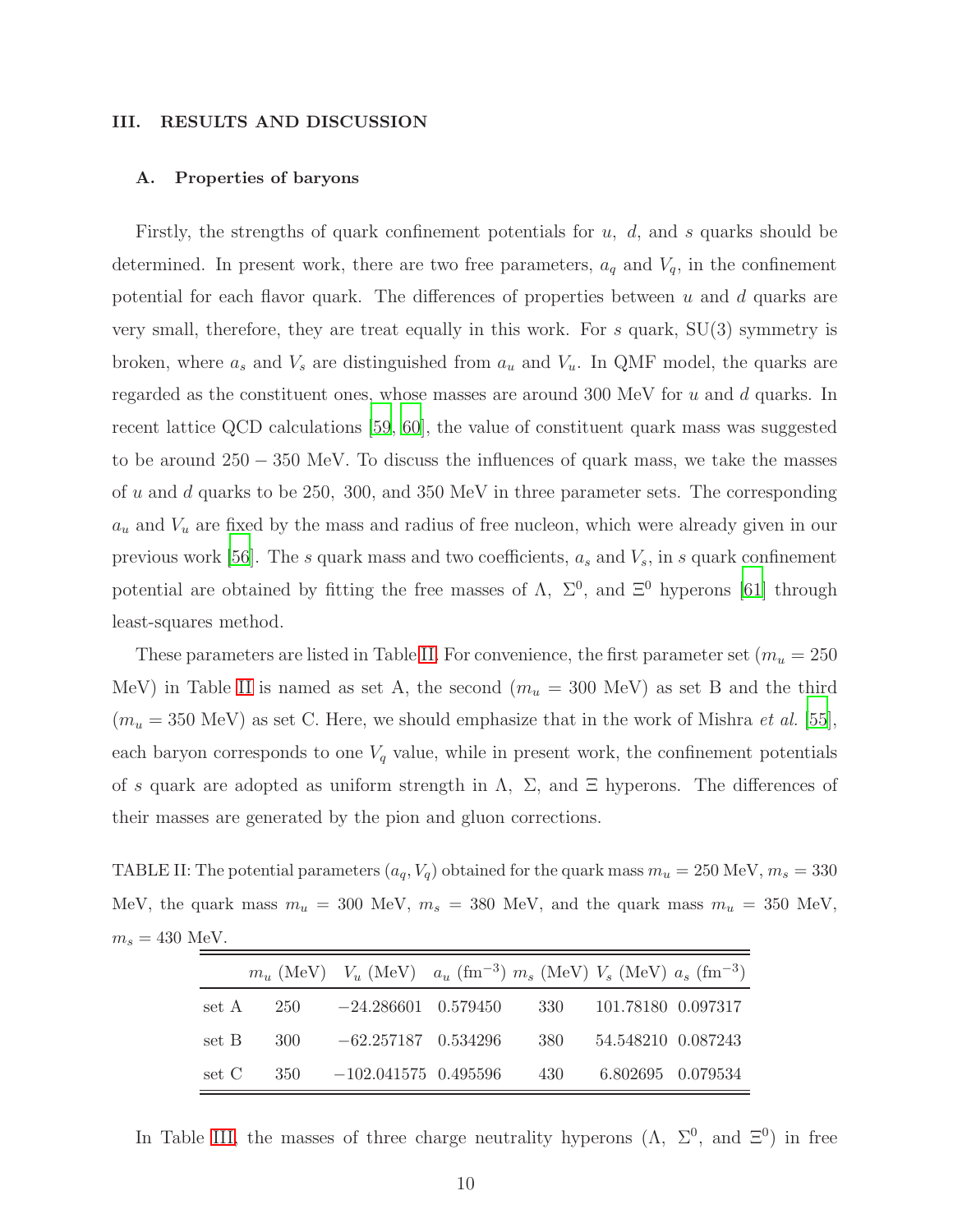space with set A, set B, and set C are compared with the latest experimental data [\[61\]](#page-24-9), respectively. The contributions from center-of-mass, pionic, and gluonic corrections to the hyperon masses in free space are also shown. Under the constraint of s quark mass, whose value should be larger than those of  $u$ ,  $d$  quarks, the hyperon masses in theoretical calculation do not reproduce the experimental observables [\[61](#page-24-9)] from the particle data group completely. There are several MeV differences between the theoretical prediction and experimental data. The 1% errors are not able to influence the further calculations and discussions.

TABLE III: The masses of three hyperons  $(\Lambda, \Sigma^0, \text{ and } \Xi^0)$  in free space from set A, set B, and set C, compared with the experimental data and the contributions of center-of-mass, pionic, and gluonic corrections to the hyperon masses respectively (The units of all quantities are MeV).

<span id="page-10-0"></span>

|       | Baryon     | $E_R^0$ | $\epsilon_{\rm c.m.}$ | $\delta M_B^{\pi}$ $(\Delta E_B)_{q}$ $M_B^{\text{Theo}}$ | $M_B^{\rm Exp.}$                                                         |
|-------|------------|---------|-----------------------|-----------------------------------------------------------|--------------------------------------------------------------------------|
| set A | $\Lambda$  |         |                       |                                                           | $1446.340$ $231.975$ $-65.172$ $-24.390$ $1124.803$ $1115.683 \pm 0.006$ |
|       | $\Sigma^0$ |         |                       |                                                           | $1446.340$ $231.975$ $-36.207$ $10.515$ $1188.673$ $1192.642 \pm 0.024$  |
|       | $\Xi^0$    |         |                       |                                                           | $1504.254$ 175.047 $-16.293$ $-1.289$ 1311.625 1314.86 $\pm$ 0.20        |
| set B | $\Lambda$  |         |                       |                                                           | $1433.489$ $220.692 - 69.277 - 18.313$ $1125.207$ $1115.683 \pm 0.006$   |
|       | $\Sigma^0$ |         |                       |                                                           | $1433.489$ $220.692$ $-38.487$ $13.753$ $1188.063$ $1192.642 \pm 0.024$  |
|       | $\Xi^0$    |         |                       |                                                           | $1491.611$ $165.564$ $-17.319$ $2.979$ $1311.707$ $1314.86 \pm 0.20$     |
| set C | $\Lambda$  |         |                       |                                                           | $1421.908$ $210.233 - 72.829 - 13.170$ $1125.676$ $1115.683 \pm 0.006$   |
|       | $\Sigma^0$ |         |                       |                                                           | $1421.908$ $210.233 - 40.461$ $16.203$ $1187.417$ $1192.642 + 0.024$     |
|       | $\Xi^0$    |         |                       |                                                           | $1480.703$ $157.102$ $-18.207$ 6.377 $1311.771$ $1314.86 \pm 0.20$       |

The behaviors of one baryon in nuclear medium will be influenced by the surrounding particles, therefore, its effective mass  $M_B^*$  is able to change with density increasing. In QMF model, medium effect is included via effective quark mass generated by  $\sigma$  meson. Finally, the effective baryon masses are the functions of quark mass corrections  $\delta m_q = m_q - m_q^* = g_\sigma^q \sigma$ . The  $\sigma$  meson did not contain the strangeness flavor, so that the coupling constant between s quark and  $\sigma$  meson is zero, i.e.,  $g_{\sigma}^{s} = g_{\omega}^{s} = 0$ . All effective masses of baryons are only affected by the u, d quarks. In Fig. [1,](#page-11-0) the effective masses of three hyperons  $(\Lambda, \Sigma, \text{ and } \Xi)$ for different parameter sets (set A, set B, and set C) are given as functions of  $u$  quark mass correction.

In free space  $(\delta m_u = 0)$ , their effective masses actually correspond to the masses of free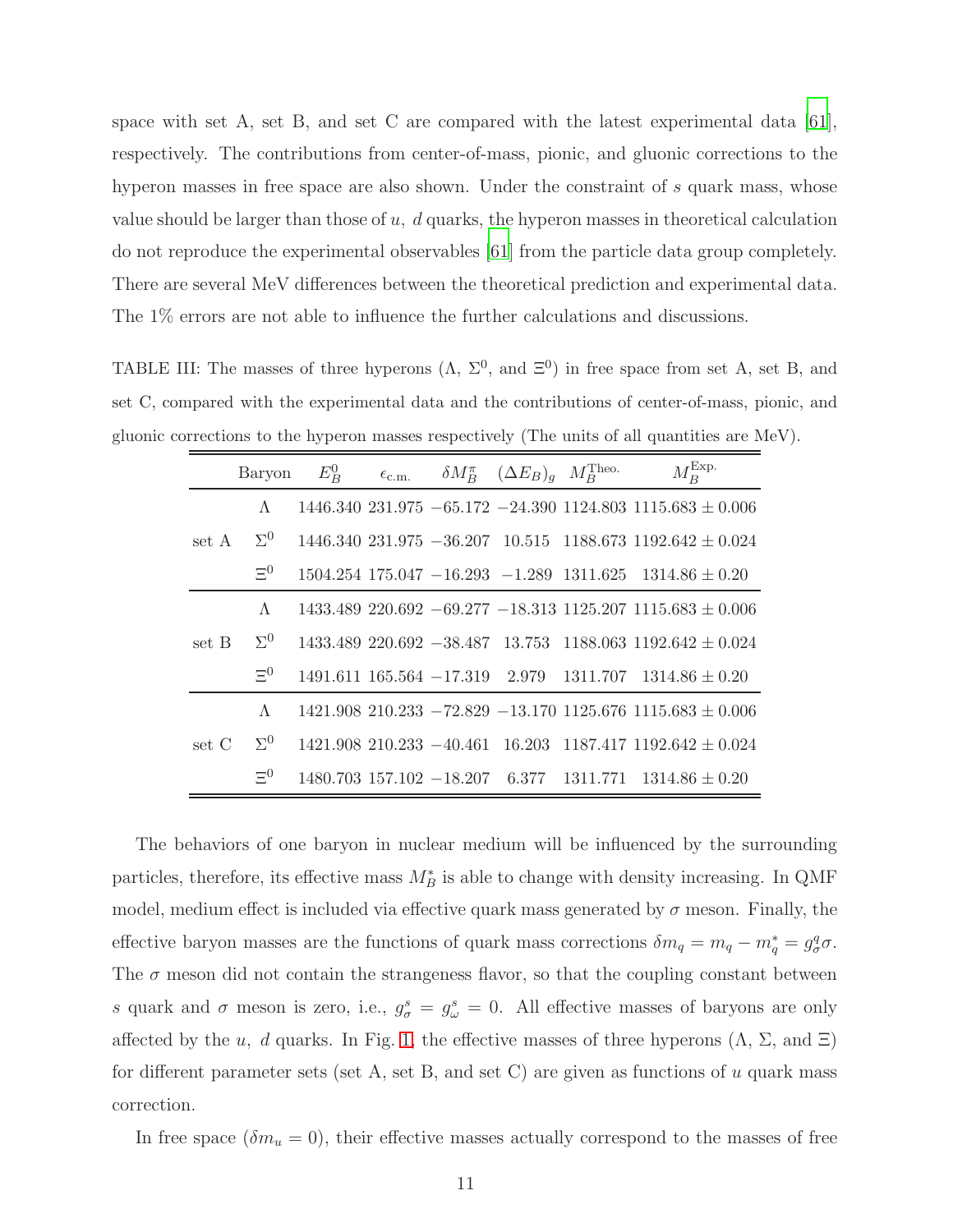hyperons. With  $\delta m_u$  increasing, the effective hyperon masses will be reduced in terms of the effect of surrounding baryons. At small quark mass correction, the effective masses are almost the same for different parameter sets. With the quark mass correction  $\delta m_u$  increasing, the difference among set A, B, and C becomes obvious for  $\Lambda$  and  $\Sigma$  hyperons. Since there is only one u quark component in  $\Xi$  hyperon, the influences from different parameter sets are very small.



<span id="page-11-0"></span>FIG. 1: The effective masses of three hyperons  $(\Lambda, \Sigma, \text{ and } \Xi)$  with different parameter sets [set] A (solid curve), set B (dashed curve), and set C (dotted curve)] as functions of u quark mass correction.

#### B. Properties of hypernuclei

Once the relation between the effective baryon masses and quark mass corrections is obtained, the next step is to determine the coupling constants between quarks and mesons:  $g^u_\sigma$ ,  $g_\omega$ ,  $g^{\Lambda}_{\omega}$ ,  $g^{\Xi}_{\omega}$ ,  $f^H_\omega$ ,  $g_\rho$ , and the parameters in nonlinear terms of  $\sigma$  and  $\omega$  mesons,  $g_2$ ,  $g_3$ , and  $c_3$ . In this work, the meson masses are taken as  $m_{\sigma} = 550$  MeV,  $m_{\omega} = 783$  MeV, and  $m_{\rho} = 763$  MeV.  $g_{\sigma}^{u}$ ,  $g_{\omega}$ ,  $g_{\rho}$ ,  $g_{2}$ ,  $g_{3}$ , and  $c_{3}$  about the normal nuclei have been obtained by fitting the properties of finite nuclei [\[56\]](#page-24-4).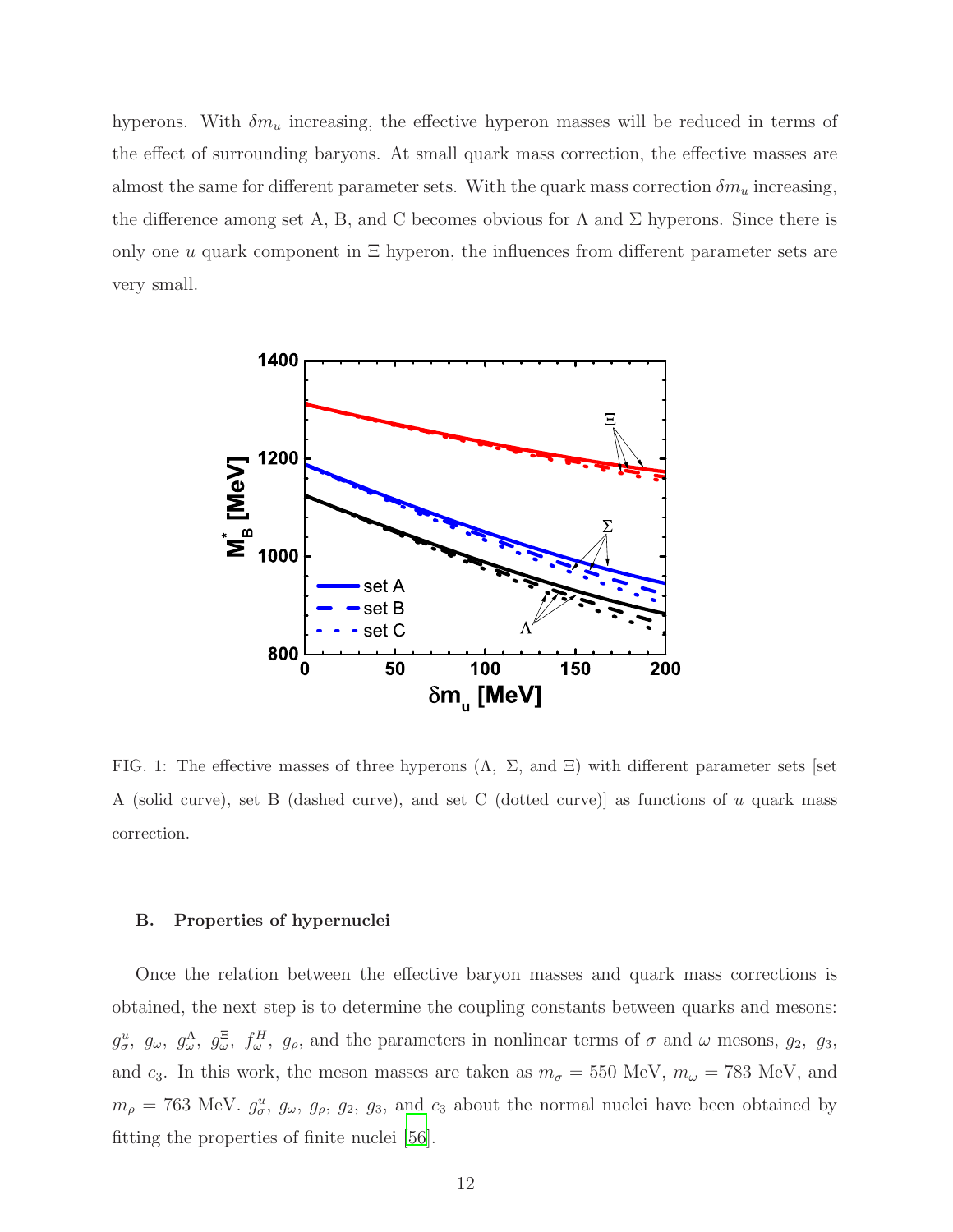In the present calculation, we adopt the quark model value of the tensor coupling between  $\omega$  and hyperons [\[20,](#page-22-7) [21](#page-22-13)],  $f^H_{\omega} = -g^H_{\omega}$ , which is important to produce small spin-orbit spitting of hypernuclei. Only the coupling constants between  $\omega$  and hyperons need to be conformed. They will be decided via the magnitudes of single hyperon potentials at nuclear saturation density in nuclear matter. The single  $\Lambda$  and  $\Xi$  potentials in nuclear matter are fixed as  $U_{\Lambda} = -30$  MeV and  $U_{\Xi} = -12$  MeV at nuclear saturation density respectively, following the existing experimental data about  $\Lambda$  and  $\Xi$  hypernuclei. Based on these choices, the single  $\Lambda$  and  $\Xi$  potentials in Pb hypernuclei are also calculated to check the validity of  $g^H_\omega$ . Finally, we obtain three parameter sets about vector coupling constants corresponding to u quark masses  $m_u = 250$  MeV,  $m_u = 300$  MeV, and  $m_u = 350$  MeV and these parameter sets are listed Table [IV.](#page-12-0) For convenience, we name the first parameter set  $(m_u = 250 \text{ MeV})$ in Table [IV](#page-12-0) as QMF-NK1S, the second one  $(m_u=300\ {\rm MeV})$  as QMF-NK2S, and the third one  $(m_u = 350 \text{ MeV})$  as QMF-NK3S.

<span id="page-12-0"></span>TABLE IV: The parameters for quarks and hadrons are listed. The first parameter set corresponding to  $m_u = 250$  MeV is named QMF-NK1S, the second for  $m_u = 300$  MeV named QMF-NK2S, and the third for  $m_u = 350$  MeV named QMF-NK3S.

| Model                                                                                                        | $m_{\rm u}$ | $g^u_\sigma$ | $g_{\omega}$ | $g_{\omega}^{\Lambda}$ | $g_{\omega}^{\Xi}$ | $g_{\rho}$ | $g_2$           | $g_3$ | $c_3$ |
|--------------------------------------------------------------------------------------------------------------|-------------|--------------|--------------|------------------------|--------------------|------------|-----------------|-------|-------|
|                                                                                                              | (MeV)       |              |              |                        |                    |            | $\rm (fm^{-1})$ |       |       |
| QMF-NK1S 250 5.15871 11.54726 0.8258 $q_{\omega}$ 0.4965 $q_{\omega}$ 3.79601 -3.52737 -78.52006 305.00240   |             |              |              |                        |                    |            |                 |       |       |
| QMF-NK2S 300 5.09346 12.30084 0.8134 $q_{\omega}$ 0.4800 $q_{\omega}$ 4.04190 -3.42813 -57.68387 249.05654   |             |              |              |                        |                    |            |                 |       |       |
| QMF-NK3S 350 5.01631 12.83898 0.8040 $q_{\omega}$ , 0.4681 $q_{\omega}$ 4.10772 -3.29969 -39.87981 221.68240 |             |              |              |                        |                    |            |                 |       |       |

The ratios of  $g^H_{\omega}/g_{\omega}$  for  $\Lambda$  and  $\Xi$  hyperons in QMF-NK1S, QMF-NK2S, and QMF-NK3S do not satisfy the suggestions from simple quark counting rules as 2/3 and 1/3 used in our previous work [\[40,](#page-23-9) [41\]](#page-23-10). It is because that the cubic term of  $\sigma$  meson and biquadratic term of  $\omega$  term are included in present work, which generate larger values of  $g^u_\sigma$  and  $g_\omega$ . The corresponding  $g^H_\omega$  becomes larger to provide more repulsive vector potential.

In Fig. [2,](#page-13-0) the energy levels given by theoretical calculation for  $\Lambda$  hyperon in three single  $\Lambda$  hypernuclei,  ${}^{40}_{\Lambda}$ Ca,  ${}^{89}_{\Lambda}$ Y, and  ${}^{208}_{\Lambda}$ Pb, within QMF-NK1S, QMF-NK2S, and QMF-NK3S parameter sets are compared with the experimental data [\[62\]](#page-24-10). Here, we should make a statement that the single  $\Lambda$  binding energies listed in recent reviews article [\[62\]](#page-24-10) are not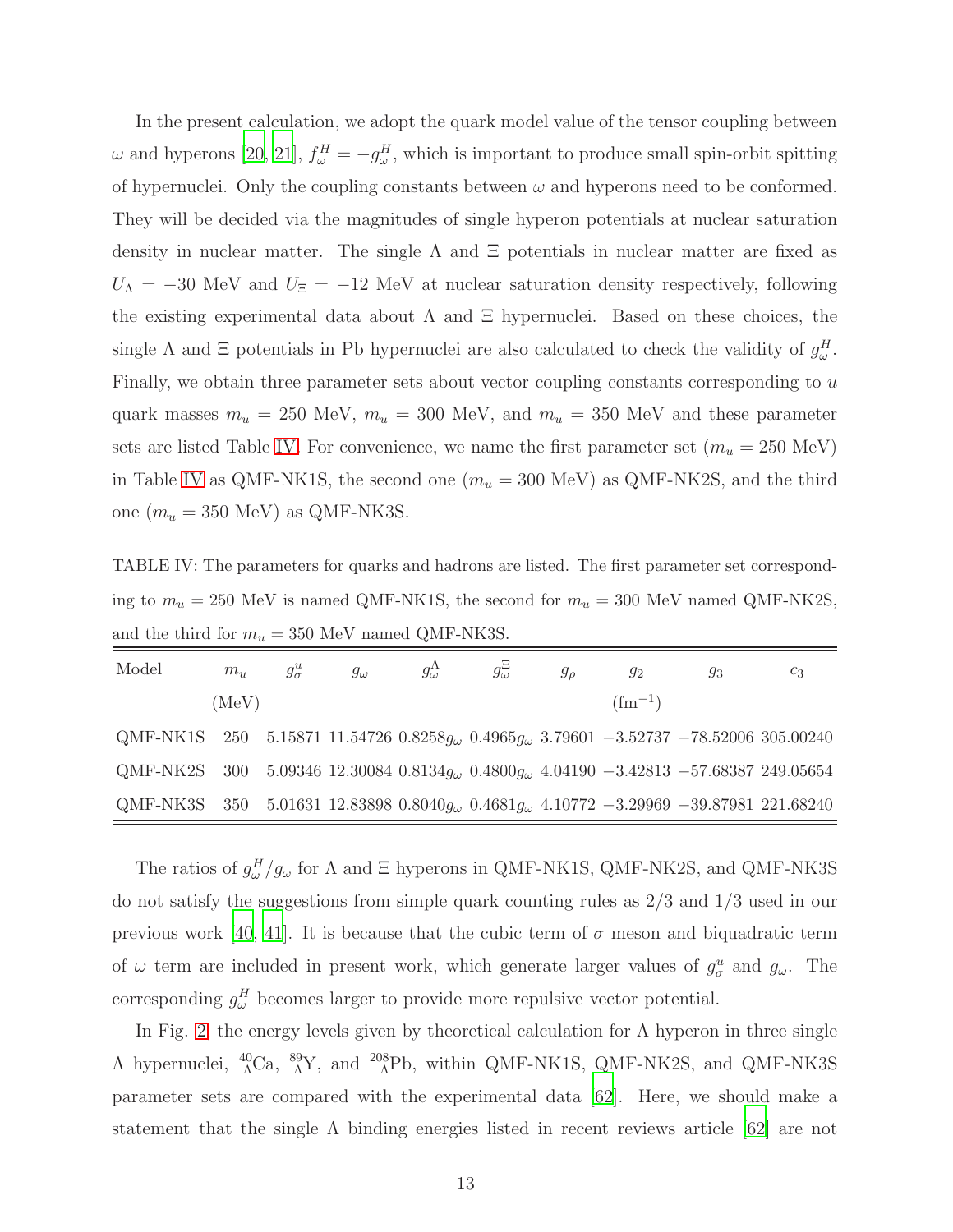same as the well-known data summarized by Hashimoto and Tamura [\[63\]](#page-24-11), since they revised these data with latest experimental information of light hypernuclei in the past few years. The results from our previous QMF calculation without pion and gluon corrections [\[40\]](#page-23-9) are also given for comparison. We can find that the energy level of  $1d$  state in  $^{40}_{\Lambda}$ Ca are largely improved in present model compared with that from the QMF model without pion and gluon corrections. In  ${}^{89}_{\Lambda}Y$  and  ${}^{208}_{\Lambda}Pb$ , all energy levels are polished up in present calculations to accord with experiment data better. Generally speaking, the  $\Lambda$  energy levels as a whole in QMF-NK3S set are larger than those in QMF-NK1S. It is related to the coupling constants without strangeness degree of freedom. For example, the binding energy of <sup>208</sup>Pb from QMF-NK3 is smaller than that from QMF-NK1 as shown in Ref. [\[56\]](#page-24-4).



<span id="page-13-0"></span>FIG. 2: The results of theoretical calculation for energy levels of  $\Lambda$  hyperon for  ${}^{40}_{\Lambda}$ Ca,  ${}^{89}_{\Lambda}$ Y, and  $^{208}_{\Lambda}$ Pb by QMF-NK1S, QMF-NK2S, and QMF-NK3S, compared with the experimental data and the results in previous QMF model without pion and gluon effects.

Encouraged by the good agreements of  $\Lambda$  hypernuclei data in our present model, we start to calculate the energy levels of  $\Xi^0$  hypernuclei in the same framework, to serve as a reference for the future experiments. The single-particle energy levels of  $\Xi^0$  for  $\frac{40}{\Xi^0}$ Ca,  $\frac{89}{\Xi^0}$ Y, and  $\frac{208}{\Xi^0}$ Pb are collected in the Fig. [3.](#page-14-0) We can find that the results obtained from present model are deeper than that from the QMF model without pion and gluon corrections.

Single- $\Lambda$  and single- $\Xi^0$  energies of these hypernuclei within QMF-NK3S set and the corresponding experimental data are listed detailedly in Table [V.](#page-15-0) The differences of single-Λ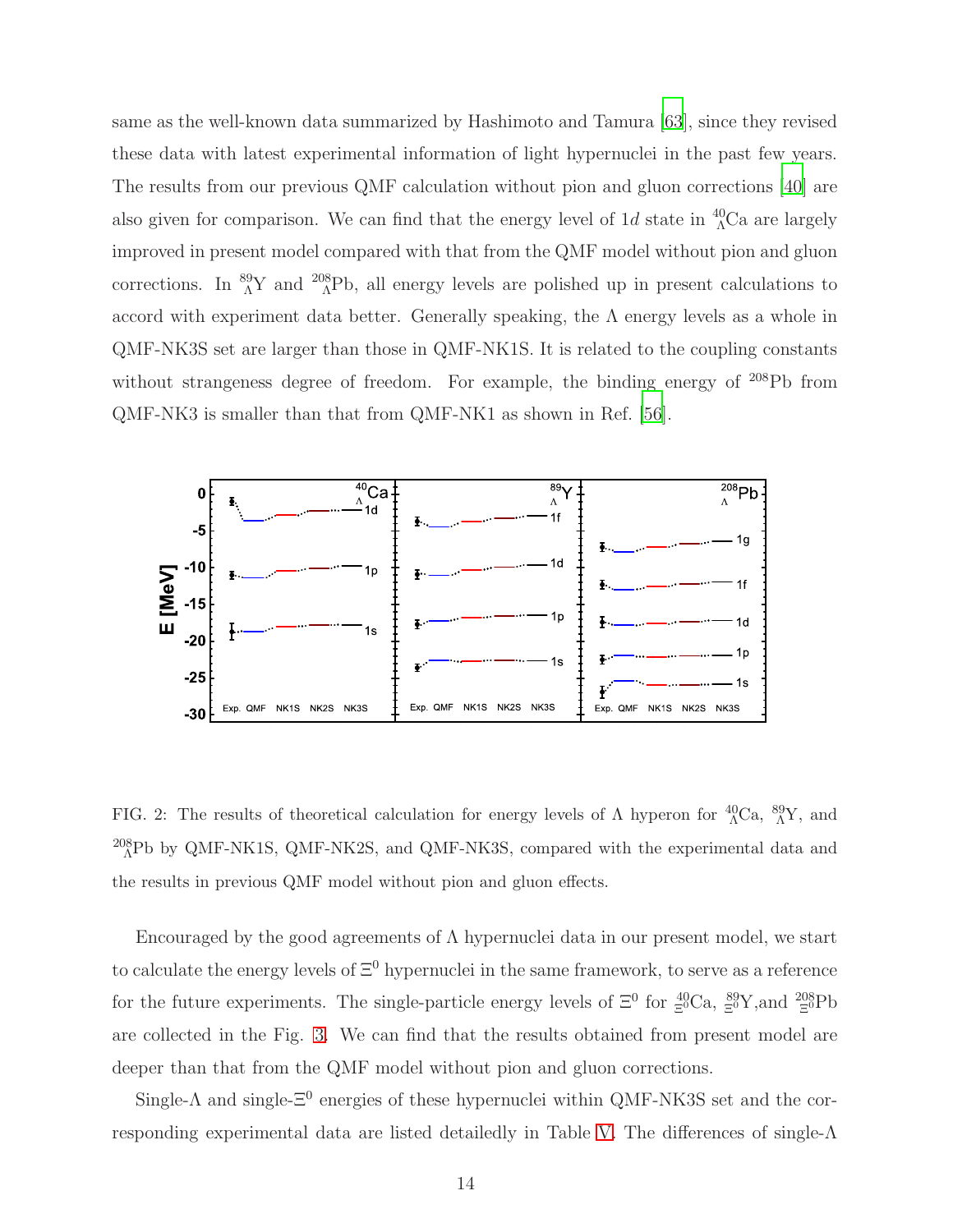

<span id="page-14-0"></span>FIG. 3: The results of theoretical calculation for energy levels of  $\Xi^0$  hyperon for  $\Xi^{0}Ca$ ,  $\Xi^{8}Y$ , and  $^{208}_{\Xi}$ Pb by QMF-NK1S, QMF-NK2S, and QMF-NK3S, compared with the results in our previous QMF model without pion and gluon corrections.

binding energies in theory and experiment are less than 5% of experimental values. The spin-orbit splittings of these single- $\Lambda$  hypernuclei are usually less than 0.3 MeV, since the tensor couplings between vector meson and hyperons are included in this work. The small spin-orbit splittings are in accord with the available experiment data. For single- $\Xi^0$  hypernuclei, the high angular momentum states do not exist comparing with the corresponding single-Λ hypernuclei due to small value of single  $\Xi$  potential at nuclear saturation density. In this case, the deepest bound state of  $\Xi^0$  exists in  ${}^{208}_{\Xi^0}Pb$ , about  $-9.5$  MeV.

In Fig. [4,](#page-16-0) we plot scalar potential  $U_S^{\Lambda}$  and vector potential  $U_V^{\Lambda}$  for  $1s_{1/2}$   $\Lambda$  state in  ${}^{40}_{\Lambda}$ Ca, <sup>89</sup><sub>A</sub>Y, and <sup>208</sup><sub>A</sub>Pb. We can find that the scalar potential from  $\sigma$  meson almost has the same magnitude as the repulsive vector potential from  $\omega$  meson. They will cancel with each other and finally generate a total attractive force, whose center part is around 23-30 MeV in  ${}^{40}_{\Lambda}$ Ca,  ${}^{89}_{\Lambda}$ Y, and  ${}^{208}_{\Lambda}$ Pb. The larger u quark mass will provide more attractive scalar and repulsive vector potentials, which is related to smaller effective Λ mass and larger vector coupling constant in QMF-NK3S parameter set.

Similarly, the scalar and vector potentials of single- $\Xi^0$  hypernuclei  $1s_{1/2} \Xi^0$  state are given in Fig. [5.](#page-17-0) They are just about  $50\%$  in  $\Lambda$  hypernuclei. The scalar and vector potentials finally produce attractive potentials at the center part of  $\Xi^0$  hypernuclei whose values are about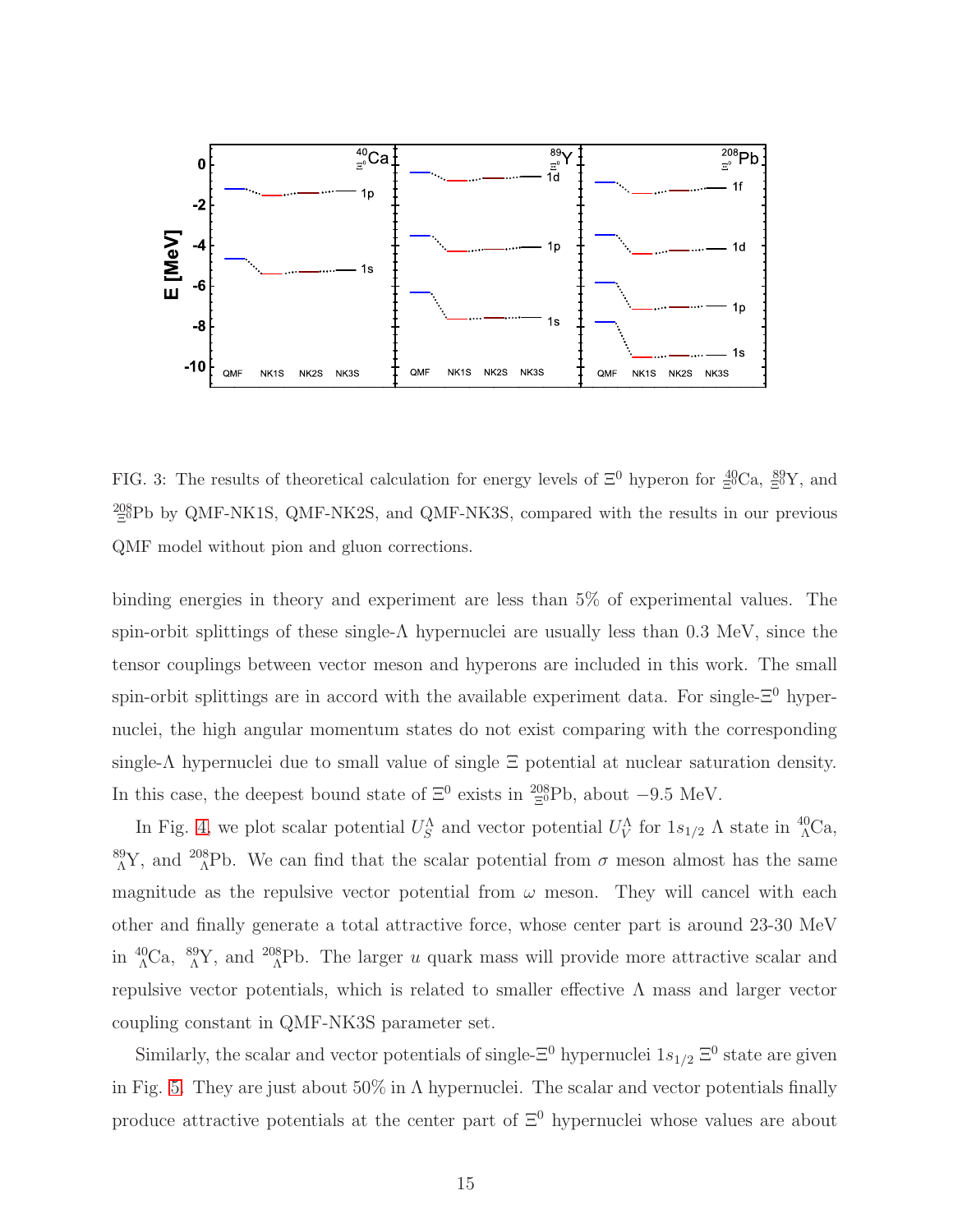<span id="page-15-0"></span>

|            |                                                                                                    |               |                        |                 | ${}^{40}_{\Lambda}Ca(Exp.)$ ${}^{40}_{\Lambda}Ca$ ${}^{40}_{\Xi}Ca$ ${}^{89}_{\Lambda}Y(Exp.)$ ${}^{89}_{\Lambda}Y$ ${}^{89}_{\Xi}Y$ ${}^{208}_{\Lambda}Pb(Exp.)$ ${}^{208}_{\Lambda}Pb$ ${}^{208}_{\Xi}Pb$ |                 |  |
|------------|----------------------------------------------------------------------------------------------------|---------------|------------------------|-----------------|-------------------------------------------------------------------------------------------------------------------------------------------------------------------------------------------------------------|-----------------|--|
|            | $1s_{1/2}$ -18.7 ± 1.1 -17.76 -5.22 -23.6 ± 0.5 -22.64 -7.54 -26.9 ± 0.8 -25.86 -9.41              |               |                        |                 |                                                                                                                                                                                                             |                 |  |
| $1p_{3/2}$ |                                                                                                    | $-9.99 -1.32$ |                        | $-16.53 - 4.11$ |                                                                                                                                                                                                             | $-21.95 - 6.99$ |  |
|            | $1p_{1/2}$ -11.0 ± 0.5 -9.78 -1.29 -17.7 ± 0.6 -16.41 -4.08 -22.5 ± 0.6 -21.90 -6.98               |               |                        |                 |                                                                                                                                                                                                             |                 |  |
| $1d_{5/2}$ |                                                                                                    | $-2.42$       |                        | $-9.88 - 0.60$  |                                                                                                                                                                                                             | $-17.27 - 4.18$ |  |
|            | $1d_{3/2}$ $-1.0 \pm 0.5$ $-2.15$ $-10.9 \pm 0.6$ $-9.65$ $-0.56$ $-17.4 \pm 0.7$ $-17.16$ $-4.15$ |               |                        |                 |                                                                                                                                                                                                             |                 |  |
| $1f_{7/2}$ |                                                                                                    |               |                        | $-3.19$         |                                                                                                                                                                                                             | $-12.10 - 1.19$ |  |
| $1f_{5/2}$ |                                                                                                    |               | $-3.7 \pm 0.6$ $-2.89$ |                 | $-12.3 \pm 0.6$ $-11.92$ $-1.16$                                                                                                                                                                            |                 |  |
| $1g_{9/2}$ |                                                                                                    |               |                        |                 |                                                                                                                                                                                                             | $-6.66$         |  |
| $1g_{7/2}$ |                                                                                                    |               |                        |                 | $-7.2 \pm 0.6$ $-6.40$                                                                                                                                                                                      |                 |  |

TABLE V: Energy levels (in MeV) of hyperon for  ${}^{40}_{Y}$ Ca,  ${}^{89}_{Y}$ Y, and  ${}^{208}_{Y}$ Pb by QMF-NK3S in the present model, compared with the experimental data.

7-12 MeV in  $\frac{40}{5}Ca$ ,  $\frac{89}{5}Y$ , and  $\frac{208}{5}Pb$ .

In Fig. [6,](#page-18-0) the binding energies of single  $\Lambda$  hypernuclei are systematically calculated from  $^{16}_{\Lambda}$ O to  $^{208}_{\Lambda}$ Pb within QMF-NK3S parameter set at different spin-orbit states and are compared with the experimental data [\[62\]](#page-24-10). It can be found that the experiment observables are reproduced very well in QMF model including pion and gluon corrections. If pion and gluon corrections were not included [\[40](#page-23-9)], the  $\Lambda$  binding energies at s and p spin-orbit states were in accord with experimental data, however, there were a few MeV differences of  $\Lambda$  binding energies between theoretical results and experimental values above d spin-orbit states. It is convinced that the QMF model including the pion and gluon corrections can improve the description of Λ hypernuclei from quark level.

#### C. Properties of neutron stars

Once the properties of single  $\Lambda$  and  $\Xi^0$  hypernuclei are drawn by the QMF model with pion and gluon corrections, the strange nuclear matter and neutron stars can be studied in present framework. For neutron star matter, all baryons and leptons stay in a charge neutrality and β equilibrium environment. Furthermore,  $\Sigma$  hyperons also have the probability to appear in neutron star matter, although there is no evidence of existing of single  $\Sigma$  hypernuclei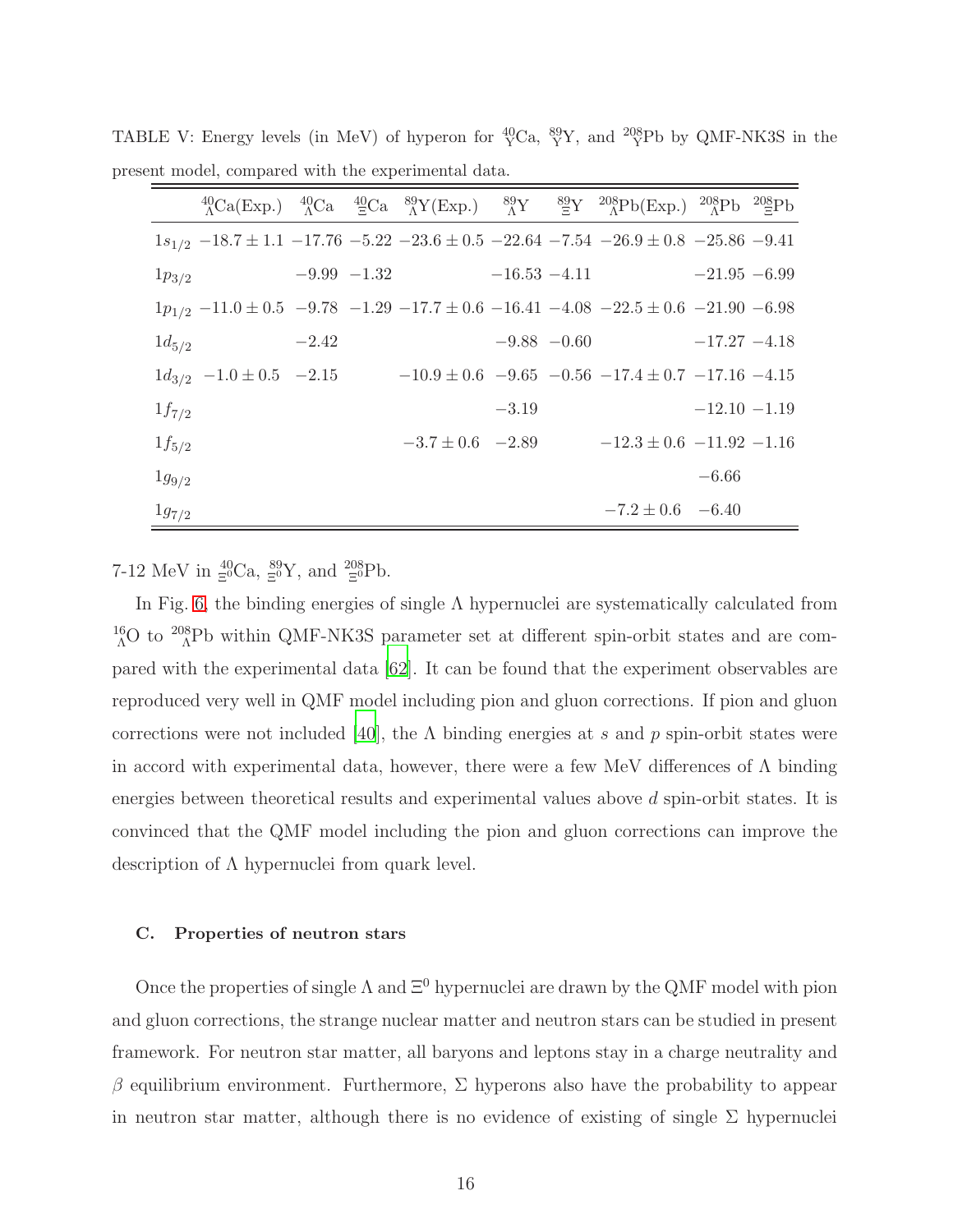

<span id="page-16-0"></span>FIG. 4: The scalar and vector potentials,  $U_S^{\Lambda}$  and  $U_V^{\Lambda}$ , for  $1s_{1/2}$   $\Lambda$  state in  ${}^{40}_{\Lambda}$ Ca,  ${}^{89}_{\Lambda}$ Y, and  ${}^{208}_{\Lambda}$ Pb by QMF-NK1S, QMF-NK2S, and QMF-NK3S.

in experiments until now. To make the present discussion simplify, the coupling constant between  $\omega$  meson and  $\Sigma$  hyperon is taken same value of  $g_{\omega}^{\Lambda}$ . Furthermore, the  $\rho$  meson may play an important role in neutron star matter, whose coupling constants related to hyperons are chosen as  $g_{\rho}^H = g_{\rho}$ . After solving the corresponding equations, the energy density and pressure of neutron star matter can be obtained as shown in Fig. [7](#page-19-0) within QMF-NK1S, QMF-NK2S, and QMF-NK3S sets. At low energy density, the pressures of three parameter sets are almost identical, since the behaviors of neutron star matter at low density are decided by the properties of finite nuclei, meanwhile, the hyperons do not appear due to their larger chemical potentials. With energy density increasing, the pressure of QMF-NK1S becomes a little bit of difference from those of QMF-NK2S and QMF-NK3S for hyperons appearance.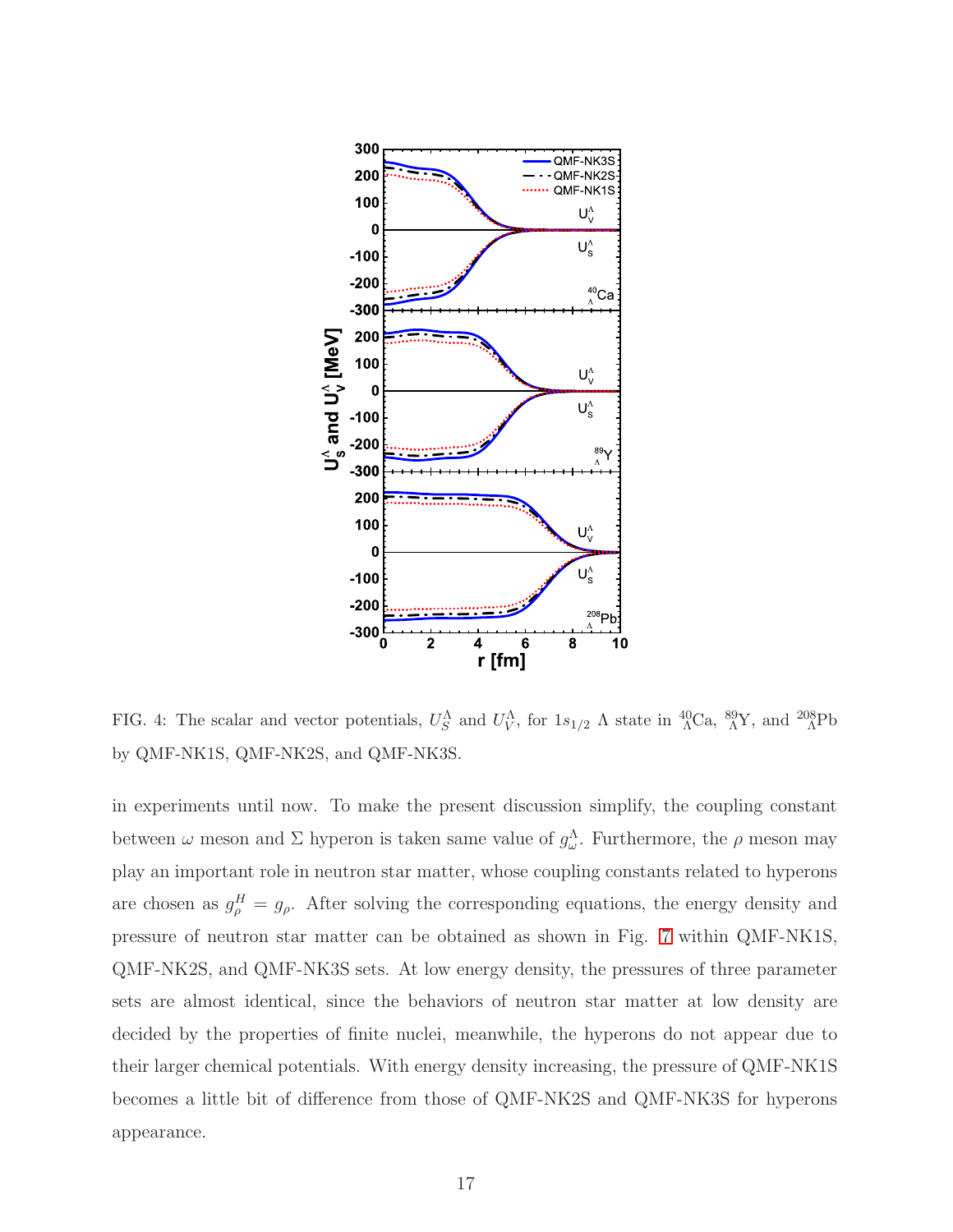

<span id="page-17-0"></span>FIG. 5: The scalar and vector potentials,  $U_S^{\Xi^0}$  and  $U_V^{\Xi^0}$ , for  $1s_{1/2} \equiv 0$  state in  $\frac{40}{\Xi^0}Ca$ ,  $\frac{89}{\Xi^0}Y$ , and  $\frac{208}{\Xi^0}Pb$ by QMF-NK1S, QMF-NK2S, and QMF-NK3S.

Besides the relation between energy density and pressure, the fractions of leptons and baryons in neutron star matter as functions of total baryon density are also given in Fig. [8](#page-20-0) with different parameter sets. The direct Urca processes will happen above the densities  $\rho_B = 0.287, 0.244,$  and 0.229 fm<sup>-3</sup> at QMF-NK1S, QMF-NK2S, and QMF-NK3S, respectively, which are higher than the case without pion and gluon corrections,  $\rho_B = 0.21 \text{ fm}^{-3}$ . It satisfies the constraint of astrophysical observations, where the cooling process does not occur at too low proton density. Furthermore, both of  $\Lambda$  and  $\Xi^-$  hyperons appear around two times saturation density.  $\Xi^0$  hyperons exist above  $\rho_B = 0.9 \text{ fm}^{-3}$ . At high density, the fraction of  $\Xi^-$  hyperons approaches that of protons. Meanwhile, the fraction of  $\Lambda$  hyperons is suppressed by Ξ<sup>−</sup> hyperons. Totally, the appearance of hyperons becomes earlier at larger u quark mass.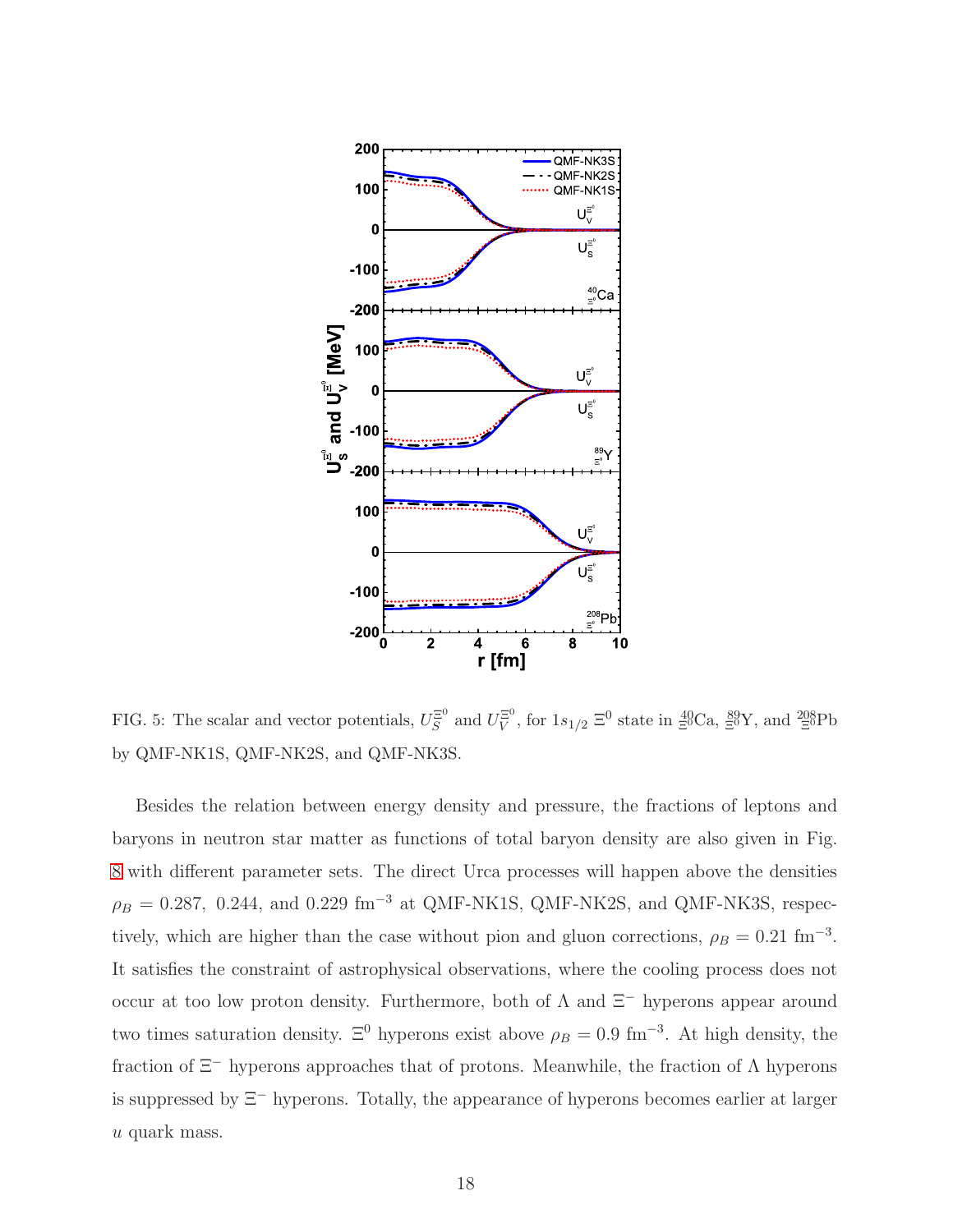

<span id="page-18-0"></span>FIG. 6: Systematic calculations of the binding energies of  $\Lambda$  hypernuclei with QMF-NK3S parameter set compared with the experimental data.

By using the EOS of neutron star matter to solve TOV equation, the properties of neutron stars, such as the masses as functions of central density and radius, are obtained in Fig. [9.](#page-21-1) The maximum masses are 2.09 to  $2.14M_{\odot}$  generated by QMF-NK1S to QMF-NK3S, respectively. These results are in accord with recent astronomical observations of two massive neutron stars, PSR J1614-2230 (1.928  $\pm$  0.017 $M_{\odot}$ ) [\[25,](#page-22-10) [26](#page-22-14)] and PSR J0348+0432  $(2.01\pm0.04M_{\odot})$  [\[27](#page-22-11)], moreover, the hyperons  $\Lambda$  and  $\Xi$  can exist in the core region of neutron star. The densities corresponding to maximum masses are around  $\rho_B = 0.7$  fm<sup>-3</sup>. The radii of these neutron stars distribute 13.0 to 13.2 km. They are larger than the constraint region worked by Hebeler *et al.* [\[64,](#page-24-12) [65\]](#page-24-13) around 11 km, but smaller the values from MQMC framework. Actually, the radius of a neutron star still has not been measured directly until now. Comparing our previous work in QMF model without pion and gluon corrections [\[41\]](#page-23-10), the description to properties of neutron stars is largely improved to satisfy the constraint of observations in present QMF parameter sets.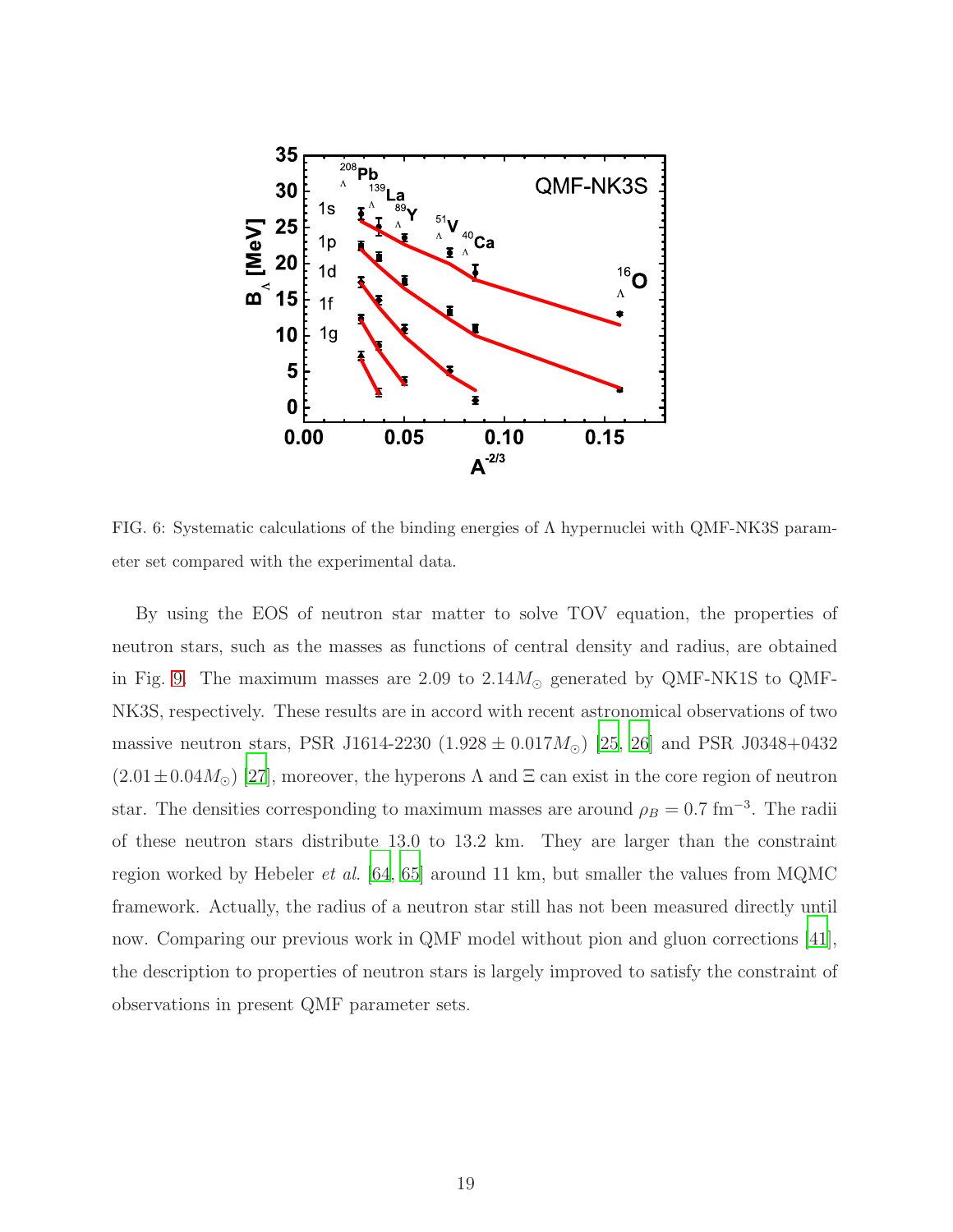

<span id="page-19-0"></span>FIG. 7: Pressures of  $\beta$  equilibrated matter as functions of the energy density, for cases QMF-NK1S, QMF-NK2S, and QMF-NK3S parameter sets.

#### IV. CONCLUSION

We have studied the properties of single  $\Lambda$ ,  $\Xi^0$  hypernuclei and neutron stars with hyperons in terms of quark mean field (QMF) model including pion and gluon corrections, where the baryons are composed of three independent relativistic quarks confined by a harmonic oscillator potential mixing with scalar and vector components. Corrections due to the centerof-mass motion, pionic and gluonic exchanges were considered in calculating properties of baryons perturbatively. The baryon-baryon interactions were generated by exchanging  $\sigma$ ,  $\omega$ , and  $\rho$  mesons between quarks at different baryons in a mean field approximation.

The strengths of s quark confinement potentials and constituent quark mass were determined by fitting free baryon masses of  $\Lambda$ ,  $\Sigma^0$ , and  $\Xi^0$  hyperons with a least-squares fitting method as a whole. The coupling constants between  $u, d$  quarks and mesons were already obtained in our previous work about normal nuclei. Those between s quark and mesons were decided through the potentials of  $\Lambda N$  and  $\Xi N$  at nuclear saturation density, as  $U_{\Lambda} = -30$ MeV and  $U_{\Xi} = -12$  MeV, respectively. Finally, we obtained three parameter sets corresponding to u quark mass  $m_u = 250$  MeV,  $m_u = 300$  MeV, and  $m_u = 350$  MeV, named as QMF-NK1S, QMF-NK2S, and QMF-NK3S.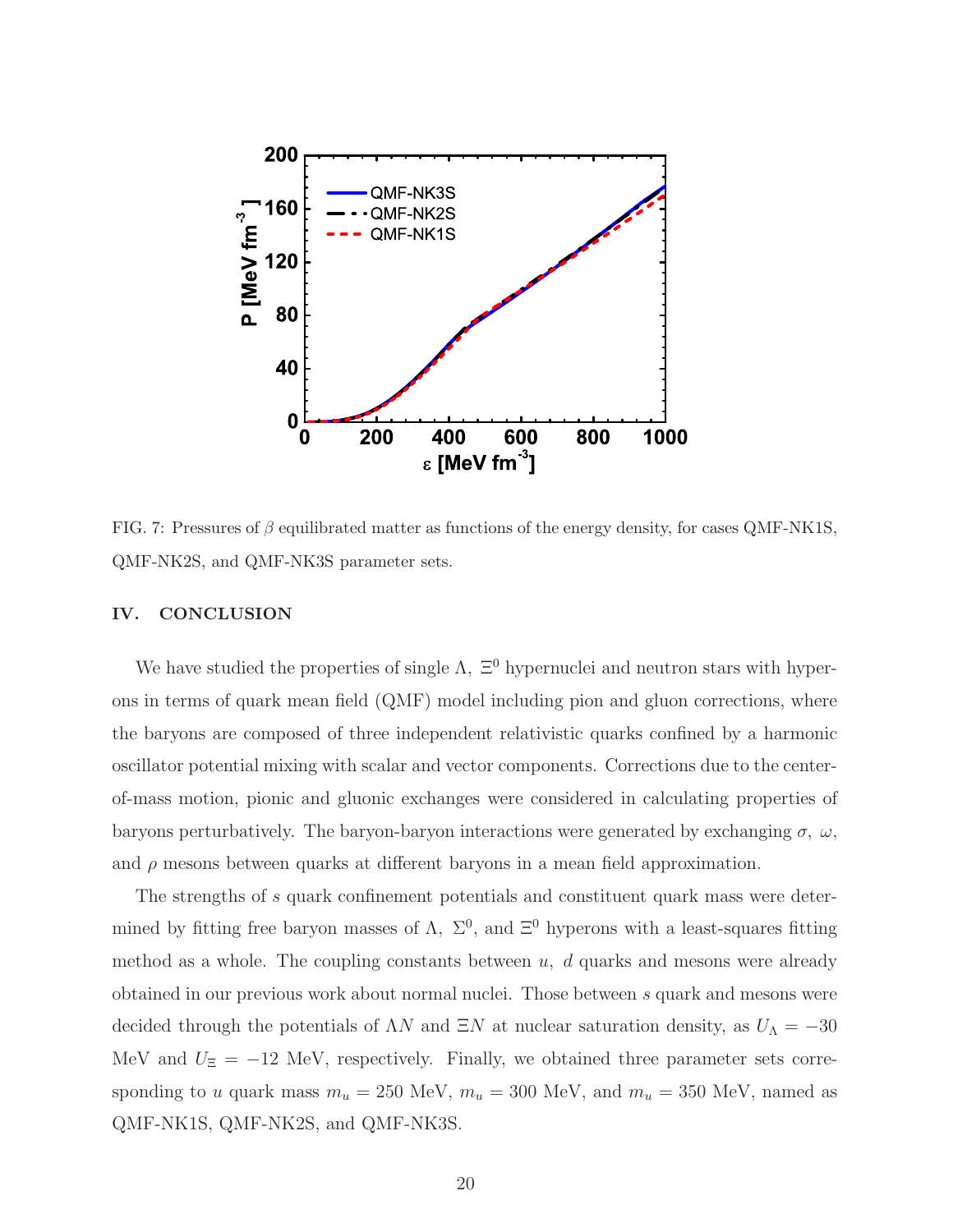

<span id="page-20-0"></span>FIG. 8: Fractions of leptons and baryons in neutron star matter as functions of total baryon density, for cases QMF-NK1S, QMF-NK2S, and QMF-NK3S parameter sets.

Energy levels of single  $\Lambda$  hyperon for three hypernuclei,  ${}^{40}_{\Lambda}$ Ca,  ${}^{89}_{\Lambda}$ Y, and  ${}^{208}_{\Lambda}$ Pb were calculated. The results were consistent with the experiment observations very well and were largely improved comparing to those from previous QMF model without pion and gluon corrections, especially for high angular momentum states. Meanwhile, energy levels of single  $\Xi^0$  hyperon in  $\frac{40}{5}$ Ca,  $\frac{89}{5}$ Y, and  $\frac{208}{5}$ Pb were also obtained. The results for  $\Xi^0$  hypernuclei could serve as a reference for the future experiments. The  $\Lambda$  binding energies from  ${}^{16}_{0}O$  to  $^{208}_{\Lambda}$ Pb were also compared systematically to the experimental data and in accord with them very well.

Finally, properties of neutron stars were studied in present framework. The coupling constants of  $\Lambda$  and  $\Xi$  hyperon were kept as the same values used in hypernuclei. The coupling constant between  $\omega$  meson and  $\Sigma$  hyperon was chosen the same value as  $\Lambda$  hyperon. It was found that the  $\Lambda$  and  $\Xi^-$  hyperons started to appear in neutron star at two times nuclear saturation density and  $\Xi^0$  hyperons at five times nuclear saturation density. The  $\Sigma$  hyperons did not exist in the core of neutron star in this work. The maximum masses of neutron stars were around 2.09 to  $2.14M_{\odot}$  within QMF-NK1S, QMF-NK2S, and QMF-NK3S sets, which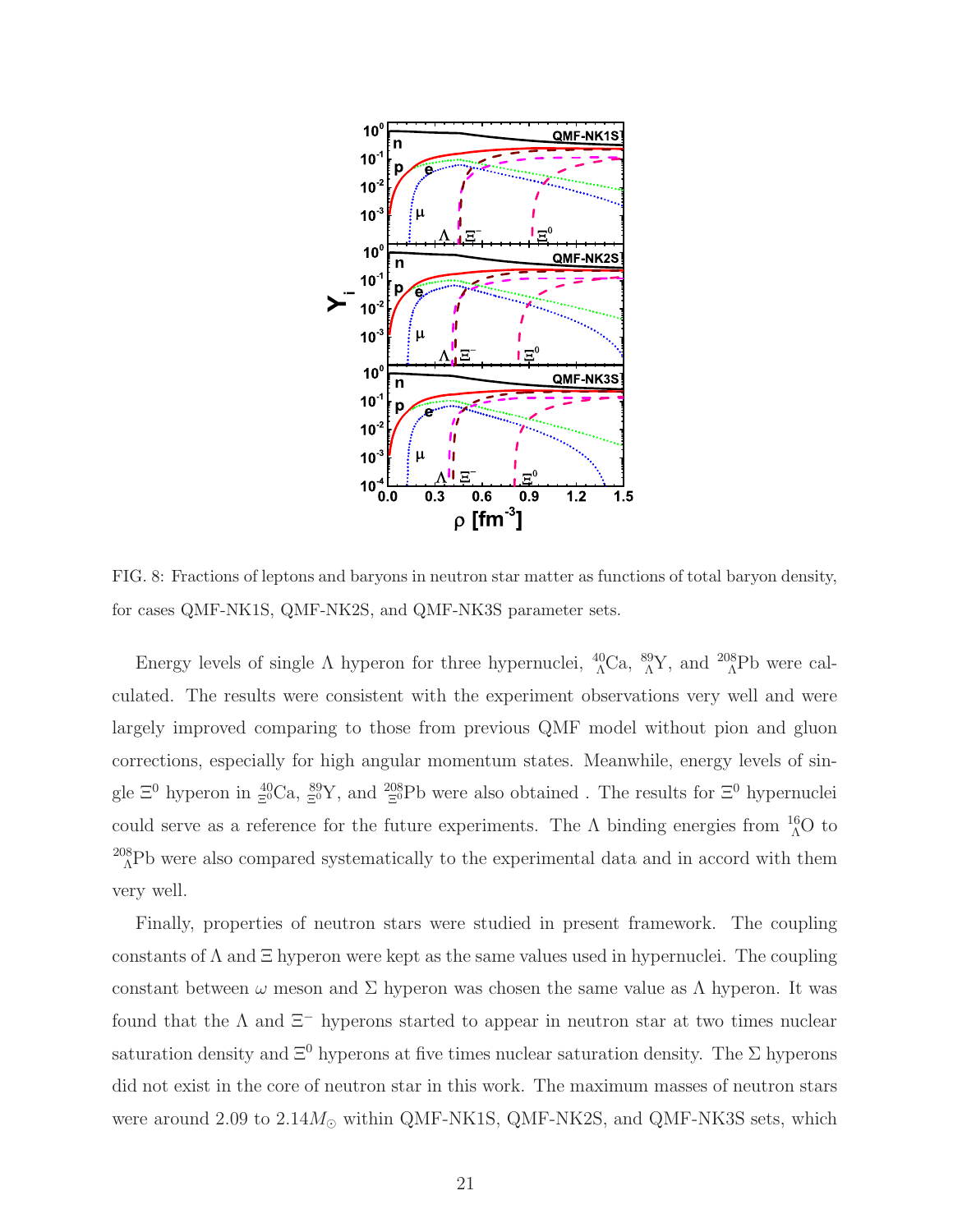

<span id="page-21-1"></span>FIG. 9: The masses of neutron stars as functions of density and radius, for QMF-NK1S, QMF-NK2S, and QMF-NK3S parameter sets.

satisfied the requirement of recent astronomical observations about the massive neutron stars. The corresponding radii of neutron stars were about 13 km.

The present QMF model including the pion and gluon corrections could describe properties of both hypernuclei and neutron stars, and satisfy the constraint of experimental data. In this work, to simplify our study, the charged  $\Xi^-$  and double  $\Lambda$  hypernuclei were not discussed, however many experiments are proposed to study their properties in large facilities. The related work is in progress.

#### Acknowledgments

This work was supported in part by the National Natural Science Foundation of China (Grant No. 11375089 and Grant No. 11405090) and the Fundamental Research Funds for the Central Universities.

<span id="page-21-0"></span><sup>[1]</sup> A. Feliciello and T. Nagae, Rep. Prog. Phys. 78, 096301 (2015).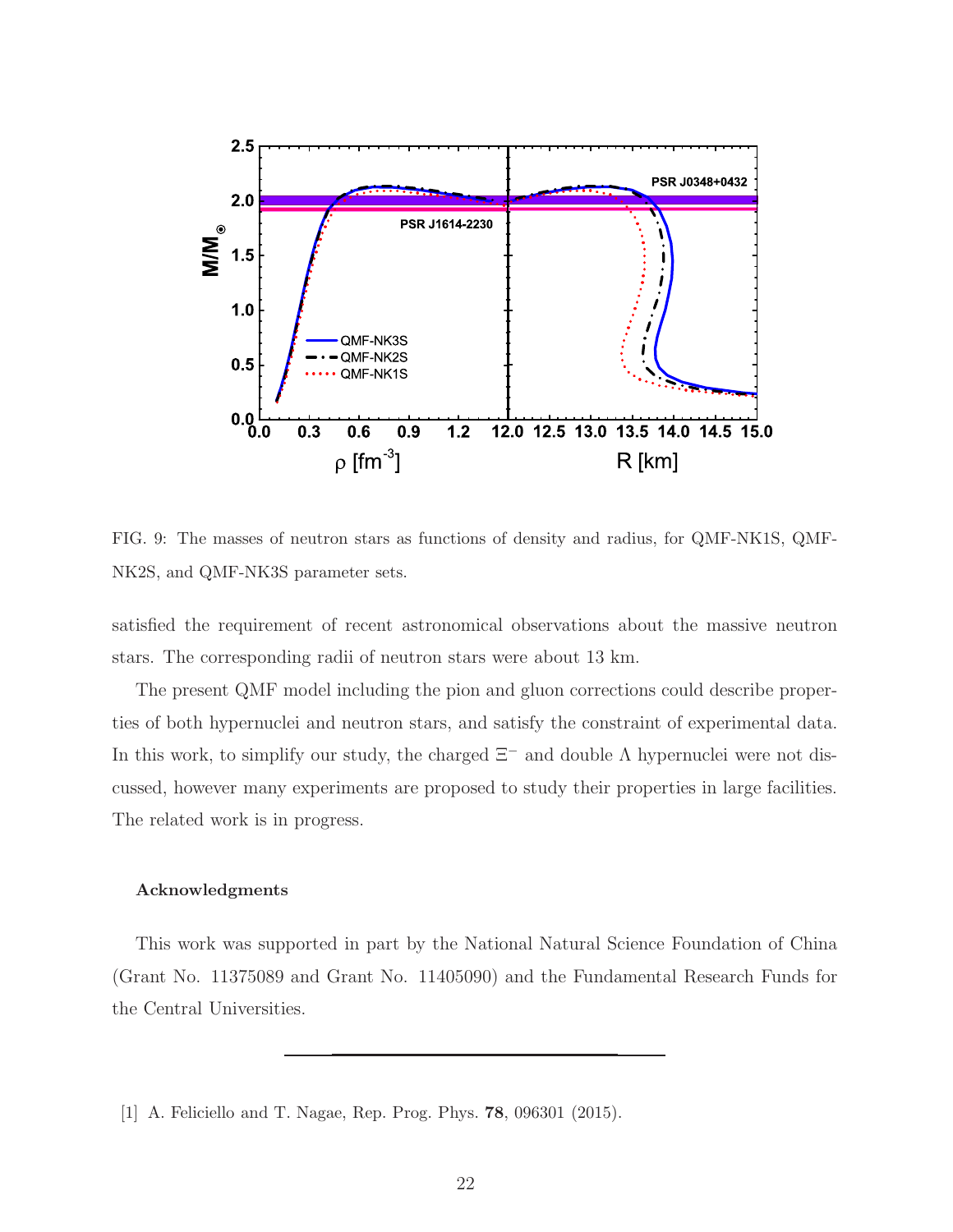- <span id="page-22-0"></span>[2] S. Aoki et al., Prog. Theor. Phys. 89, 493 (1993)
- [3] M. Yamaguchi, K. Tominaga, Y. Yamamoto, and T. Ueda, Prog. Theor. Phys. 105, 627  $(2001).$
- <span id="page-22-1"></span>[4] K. Nakazawa et al., Prog. Theor. Exp. Phys. **2015**, 033D02 (2015).
- <span id="page-22-2"></span>[5] T. Gogami *et al.*, Phys. Rev. C **93**, 034314 (2016).
- [6] M. Danysz *et al.*, Nucl. Phys. **49**, 121 (1963).
- [7] D. J. Prowse *et al.*, Phys. Rev. Lett. **17**, 782 (1966).
- [8] S. Aoki et al., Prog. Theor. Phys. 85, 1287 (1991).
- [9] G. B. Franklin, Nucl. Phys. A 585, 83 (1995).
- [10] H. Takahashi et al., Phys. Rev. Lett. 87, 212502 (2001).
- [11] A. Gal, Int. J. Mod. Phys. E 19, 2301 (2010).
- <span id="page-22-3"></span>[12] E. Botta, T. Bressani, and G. Garbarino, Eur. Phys. J. A 48, 41 (2012).
- <span id="page-22-4"></span>[13] H. Tamura, Prog. Theor. Exp. Phys. **2012**, 02B012 (2012).
- <span id="page-22-5"></span>[14] E. Hiyama and T. Yamada, Prog. Part. Nucl. Phys. 63, 339 (2009).
- [15] N. Guleria, S. K Dhiman, and R. Shyam, Nucl. Phys. A 886, 71 (2012).
- [16] A. Li, E. Hiyama, X.-R. Zhou, and H.Sagawa, Phys. Rev. C 87, 014333 (2013).
- [17] H.-J. Schulze and T. Rijken, Phys. Rev. C 88, 024322 (2013) and references therein.
- [18] J. W. Cui, X. R. Zhou, and H.-J. Schulze, Phys. Rev. C 91, 054306 (2015).
- <span id="page-22-6"></span>[19] X. R. Zhou, E. Hiyama, and H. Sagawa, Phys. Rev. C 94, 024331 (2016).
- <span id="page-22-7"></span>[20] Y. Sugahara and H. Toki, Prog. Theor. Phys. 92, 803 (1994).
- <span id="page-22-13"></span>[21] H. Shen, F. Yang, and H. Toki, Prog. Theor. Phys. 115, 325 (2006).
- [22] R. L. Xu, C. Wu, and Z. Z. Ren, J. Phys. G: Nucl. Part. Phys. 39, 085107 (2012).
- <span id="page-22-8"></span>[23] T. T. Sun, E. Hiyama, H. Sagawa, H.-J. Schulze, and J. Meng, Phys. Rev. C 94, 064319 (2016).
- <span id="page-22-9"></span>[24] Y. Tanimura and K. Hagino, Phys. Rev. C 85, 014306 (2012).
- <span id="page-22-10"></span>[25] P. B. Demorest, T. Pennucci, S. M. Ransom, M. S. E. Roberts, and J. W. T. Hessels, Nature (London) 467, 1081 (2010).
- <span id="page-22-14"></span>[26] E. Fonseca, et al., Astrophys. J. 832, 167 (2016).
- <span id="page-22-11"></span>[27] J. Antoniadis, P. C. C. Freire, N. Wex, T. M. Tauris, R. S. Lynch et al., Science 340, 6131 (2013).
- <span id="page-22-12"></span>[28] S. Weissenborn, D. Chatterjee, and J. Schaffner-Bielich, Phys. Rev. C 85, 065802 (2012).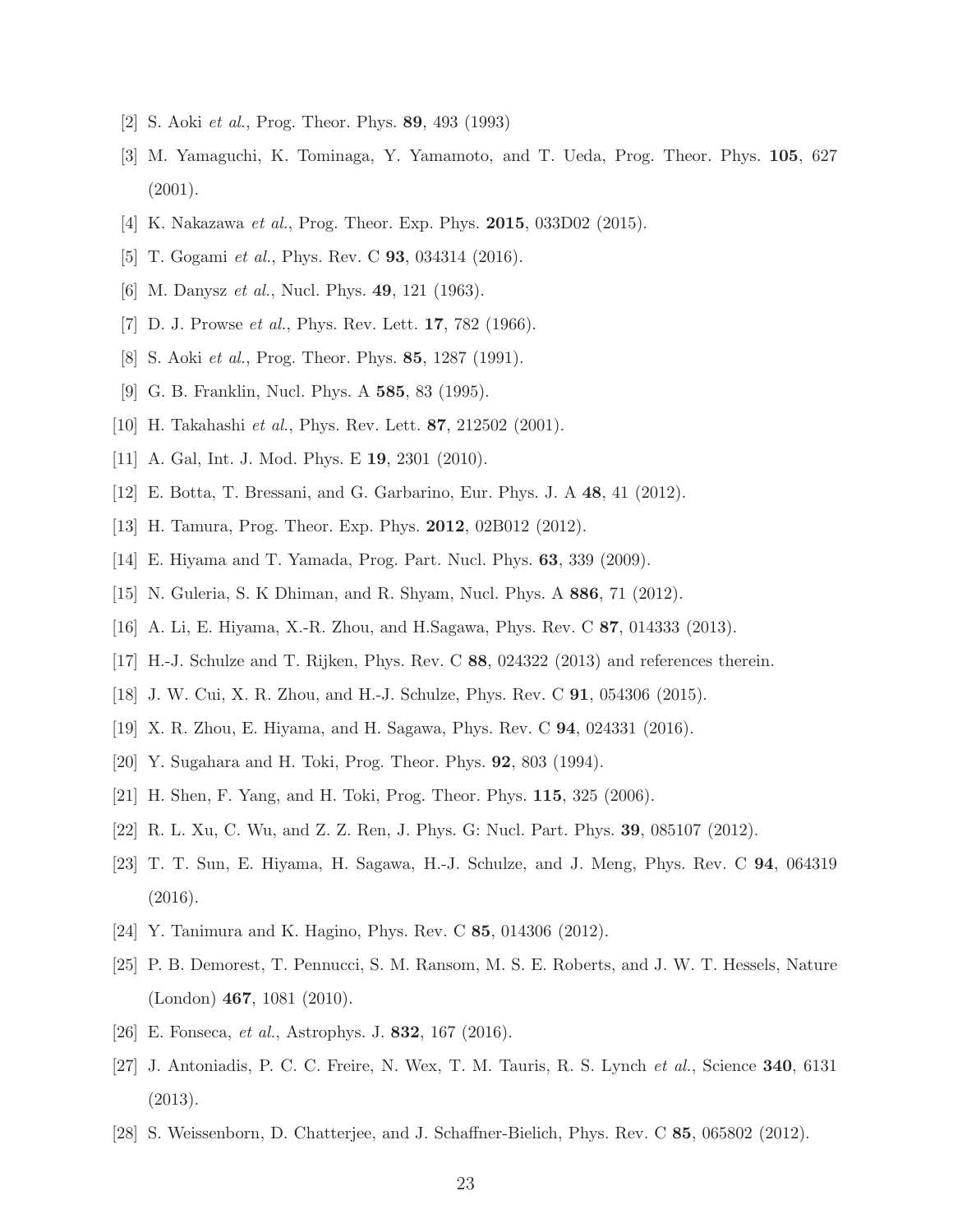- <span id="page-23-1"></span><span id="page-23-0"></span>[29] M. Oertel, C. Providência, F. Gulminelli, and Ad. R. Raduta, J. Phys. G. 42, 075202 (2015).
- [30] Y. Yamamoto, T. Furumoto, B. Yasutake, and Th. A. Rijken, Phys. Rev. C 88, 022801 (2013); Phys. Rev. C 90, 045805 (2014).
- <span id="page-23-2"></span>[31] P. K. Panda, A. Mishra, J. M. Eisenberg, and W. Greiner, Phys. Rev. C 56, 3134 (1997).
- [32] P. K. Panda, R. Sahu, and C. Das, Phys. Rev. C 60, 038801 (1999).
- [33] P. K. Panda, G. Krein, D. P. Menezes, and C. Providencia, Phys. Rev. C 68, 015201 (2003).
- [34] P. K. Panda, D. P. Menezes, and C. Providencia, Phys. Rev. C 69, 025207 (2004).
- [35] P. K. Panda, A. M. S. Santos, D. P. Menezes, and C. Providencia, Phys. Rev. C 85, 055802 (2012).
- <span id="page-23-4"></span><span id="page-23-3"></span>[36] K. Saito, K. Tsushima, and A. W. Thomas, Prog. Part. Nucl. Phys. 58, 1 (2007).
- [37] H. Toki, U. Meyer, A. Faessler, and R. Brockmann, Phys. Rev. C 58, 3749 (1998).
- [38] H. Shen and H. Toki, Phys. Rev. C 61, 045205 (2000).
- <span id="page-23-9"></span>[39] H. Shen and H. Toki, Nucl. Phys. A 707, 469 (2002).
- <span id="page-23-10"></span>[40] J. N. Hu, A. Li, H. Shen, and H. Toki, Prog. Theor. Exp. Phys. 2014, 013D02 (2014).
- [41] J. N. Hu, A. Li, H. Toki, and W. Zuo, Phys. Rev. C 89, 025802 (2014).
- [42] P. Wang, Z. Y. Zhang, Y. W. Yu, R. K. Su, and H. Q. Song, Nucl. Phys. A 688, 791 (2001).
- [43] P. Wang, H. Guo, Z. Y. Zhang, Y. W. Yu, R. K. Su, and H. Q. Song, Nucl. Phys. A 705, 455 (2002).
- [44] P. Wang, V. E. Lyubovitskij, T. Gutsche, and A. Faessler, Phys. Rev. C 67, 015210 (2003).
- [45] P. Wang, D. B. Leinweber, A. W. Thomas, and A. G. Williams, Nucl. Phys. A 744, 273  $(2004).$
- [46] P. Wang, D. B. Leinweber, A. W. Thomas, and A. G. Williams, Phys. Rev. C 70, 055204 (2004).
- <span id="page-23-5"></span>[47] P. Wang, D. B. Leinweber, A. W. Thomas, and A. G. Williams, Nucl. Phys. A 748, 226 (2005).
- <span id="page-23-6"></span>[48] J. J. Aubert *et al.*, EMC Collaboration, Phys. Lett. B **123**, 275 (1983).
- <span id="page-23-7"></span>[49] G. Krein, A. W. Thomas, and K. Tsushima, Nucl. Phys. A 650, 313 (1999).
- [50] J. R. Stone, P. A. M. Guichon, H. H. Matevosyan, and A. W. Thomas, Nucl. Phys. A 792, 341 (2007).
- <span id="page-23-8"></span>[51] D. L. Whittenbury, J. D. Carroll, A. W. Thomas, K. Tsushima, and J. R. Stone, Phys. Rev. C 89, 065801 (2014).